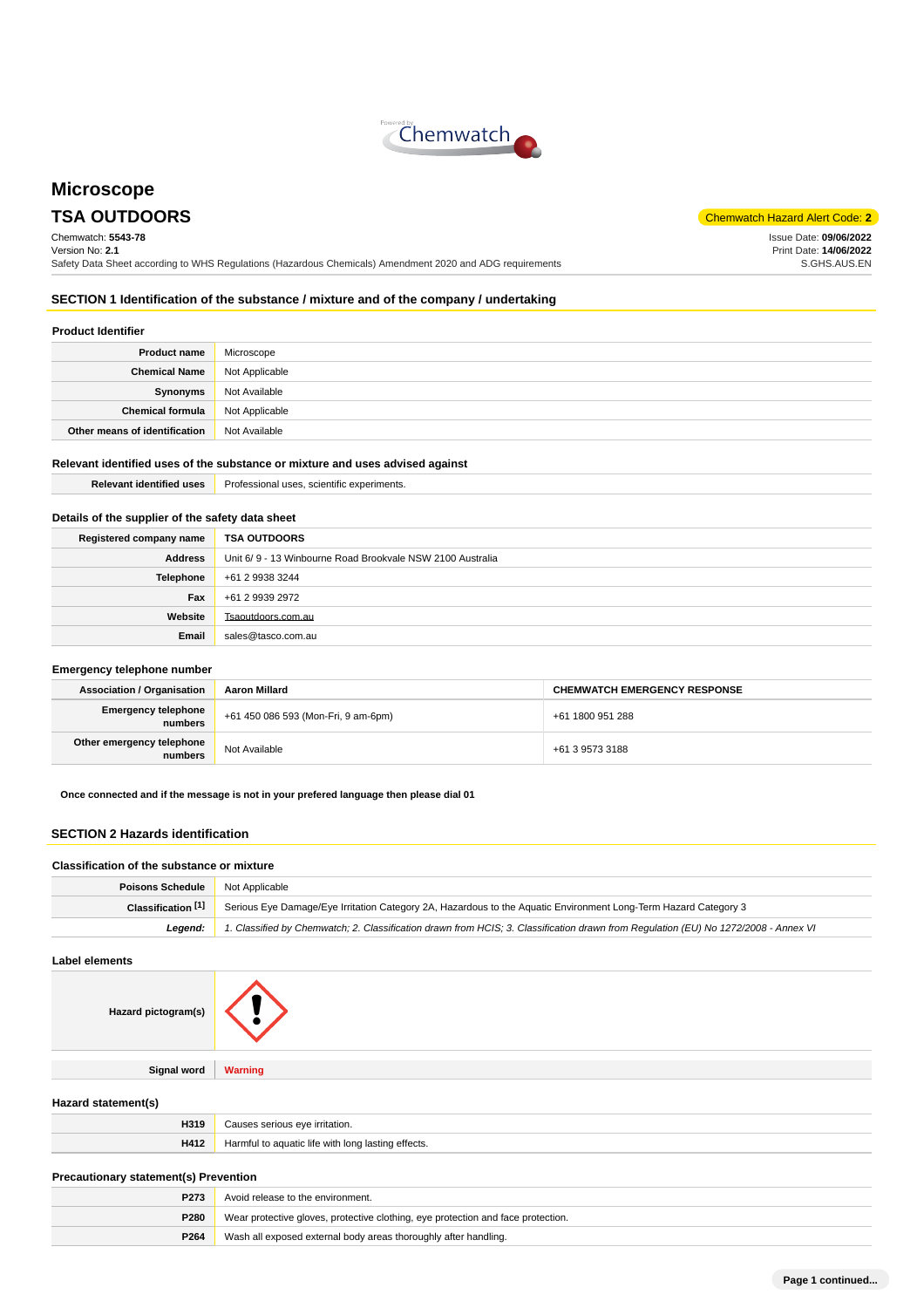# **Precautionary statement(s) Response**

| Precautionary statement(s) Response                       |                                                                                                                                  |  |  |
|-----------------------------------------------------------|----------------------------------------------------------------------------------------------------------------------------------|--|--|
| P305+P351+P338                                            | IF IN EYES: Rinse cautiously with water for several minutes. Remove contact lenses, if present and easy to do. Continue rinsing. |  |  |
| P337+P313                                                 | If eye irritation persists: Get medical advice/attention.                                                                        |  |  |
| Precautionary statement(s) Storage<br>Not Applicable      |                                                                                                                                  |  |  |
| <b>Precautionary statement(s) Disposal</b>                |                                                                                                                                  |  |  |
| P501                                                      | Dispose of contents/container to authorised hazardous or special waste collection point in accordance with any local regulation. |  |  |
| Not Applicable                                            |                                                                                                                                  |  |  |
| <b>SECTION 3 Composition / information on ingredients</b> |                                                                                                                                  |  |  |
|                                                           |                                                                                                                                  |  |  |

# **Substances**

See section below for composition of Mixtures

# **Mixtures**

| <b>CAS No</b> | %[weight]                                                                                                                                                                                      | Name                                   |
|---------------|------------------------------------------------------------------------------------------------------------------------------------------------------------------------------------------------|----------------------------------------|
| 7439-89-6     | $30 - 40$                                                                                                                                                                                      | <u>iron</u>                            |
| 12597-69-2    | 20-30                                                                                                                                                                                          | steel                                  |
| 65997-17-3.   | 15-20                                                                                                                                                                                          | glass beads                            |
| 9002-88-4     | $5 - 10$                                                                                                                                                                                       | polyethylene                           |
| 9002-86-2     | $2 - 5$                                                                                                                                                                                        | polyvinyl chloride                     |
| 63394-02-5    | $1 - 2$                                                                                                                                                                                        | silicone rubber                        |
| 7440-50-8     | $1 - 2$                                                                                                                                                                                        | copper                                 |
| 7440-66-6     | $1 - 2$                                                                                                                                                                                        | zinc                                   |
| 9003-01-4     | $0.5 - 1$                                                                                                                                                                                      | acrylic acid homopolymer               |
| 1333-86-4     | $0.2 - 0.5$                                                                                                                                                                                    | carbon black                           |
| 8000-27-9     | $0.1 - 0.2$                                                                                                                                                                                    | oil of cedar wood. (Virginian, Kenvan) |
| Legend:       | 1. Classified by Chemwatch; 2. Classification drawn from HCIS; 3. Classification drawn from Requlation (EU) No 1272/2008 - Annex VI; 4.<br>Classification drawn from C&L * EU IOELVs available |                                        |

### **SECTION 4 First aid measures**

|                     | Description of first aid measures                                                                                                                                                                                                                                                                                                                                                                                                                                                                                                                                                                                                                                                                                                                                                                                                                                                                                                                                                                                                                                                                                                                                                                                                                                                                                                                                                                                                                                                                                                                                                                                                                     |  |  |
|---------------------|-------------------------------------------------------------------------------------------------------------------------------------------------------------------------------------------------------------------------------------------------------------------------------------------------------------------------------------------------------------------------------------------------------------------------------------------------------------------------------------------------------------------------------------------------------------------------------------------------------------------------------------------------------------------------------------------------------------------------------------------------------------------------------------------------------------------------------------------------------------------------------------------------------------------------------------------------------------------------------------------------------------------------------------------------------------------------------------------------------------------------------------------------------------------------------------------------------------------------------------------------------------------------------------------------------------------------------------------------------------------------------------------------------------------------------------------------------------------------------------------------------------------------------------------------------------------------------------------------------------------------------------------------------|--|--|
| <b>Eye Contact</b>  | If this product comes in contact with the eyes:<br>Immediately hold eyelids apart and flush the eye continuously with running water.<br>Ensure complete irrigation of the eye by keeping eyelids apart and away from eye and moving the eyelids by occasionally lifting the upper<br>and lower lids.<br>▶ Continue flushing until advised to stop by the Poisons Information Centre or a doctor, or for at least 15 minutes.<br>Transport to hospital or doctor without delay.<br>Removal of contact lenses after an eye injury should only be undertaken by skilled personnel.<br>DO NOT attempt to remove particles attached to or embedded in eye.<br>Lay victim down, on stretcher if available and pad BOTH eyes, make sure dressing does not press on the injured eye by placing thick pads<br>under dressing, above and below the eye.<br>Seek urgent medical assistance, or transport to hospital.                                                                                                                                                                                                                                                                                                                                                                                                                                                                                                                                                                                                                                                                                                                                            |  |  |
| <b>Skin Contact</b> | If skin contact occurs:<br>Immediately remove all contaminated clothing, including footwear.<br>Flush skin and hair with running water (and soap if available).<br>Seek medical attention in event of irritation.<br>For thermal burns:<br>Decontaminate area around burn.<br>Consider the use of cold packs and topical antibiotics.<br>For first-degree burns (affecting top layer of skin)<br>Hold burned skin under cool (not cold) running water or immerse in cool water until pain subsides.<br>Use compresses if running water is not available.<br>Cover with sterile non-adhesive bandage or clean cloth.<br>• Do NOT apply butter or ointments; this may cause infection.<br>Give over-the counter pain relievers if pain increases or swelling, redness, fever occur.<br>For second-degree burns (affecting top two layers of skin)<br>Cool the burn by immerse in cold running water for 10-15 minutes.<br>Use compresses if running water is not available.<br>Do NOT apply ice as this may lower body temperature and cause further damage.<br>• Do NOT break blisters or apply butter or ointments; this may cause infection.<br>▶ Protect burn by cover loosely with sterile, nonstick bandage and secure in place with gauze or tape.<br>To prevent shock: (unless the person has a head, neck, or leg injury, or it would cause discomfort):<br>Lay the person flat.<br>Elevate feet about 12 inches.<br>Elevate burn area above heart level, if possible.<br>Cover the person with coat or blanket.<br>Seek medical assistance.<br>For third-degree burns<br>Seek immediate medical or emergency assistance.<br>In the mean time: |  |  |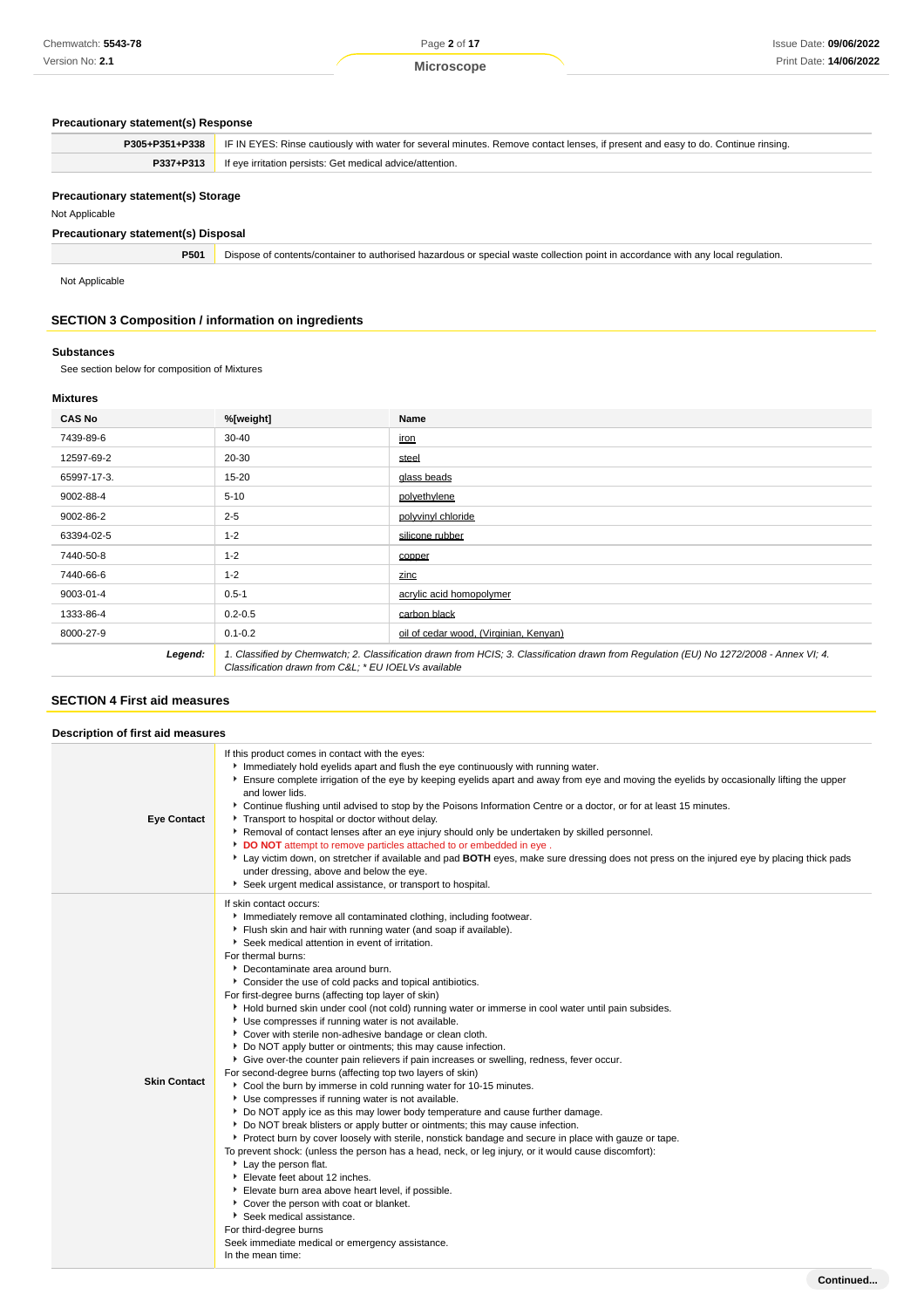|            | ▶ Protect burn area cover loosely with sterile, nonstick bandage or, for large areas, a sheet or other material that will not leave lint in wound.<br>Separate burned toes and fingers with dry, sterile dressings.<br>▶ Do not soak burn in water or apply ointments or butter; this may cause infection.<br>To prevent shock see above.<br>▶ For an airway burn, do not place pillow under the person's head when the person is lying down. This can close the airway.<br>Have a person with a facial burn sit up.<br>▶ Check pulse and breathing to monitor for shock until emergency help arrives.                                                                                                                                                                                                                                                                                                                                                                                                                                                                                                                                                                                                                                                                                                                                                                                                                                                                                  |
|------------|-----------------------------------------------------------------------------------------------------------------------------------------------------------------------------------------------------------------------------------------------------------------------------------------------------------------------------------------------------------------------------------------------------------------------------------------------------------------------------------------------------------------------------------------------------------------------------------------------------------------------------------------------------------------------------------------------------------------------------------------------------------------------------------------------------------------------------------------------------------------------------------------------------------------------------------------------------------------------------------------------------------------------------------------------------------------------------------------------------------------------------------------------------------------------------------------------------------------------------------------------------------------------------------------------------------------------------------------------------------------------------------------------------------------------------------------------------------------------------------------|
| Inhalation | If fumes or combustion products are inhaled remove from contaminated area.<br>Lay patient down. Keep warm and rested.<br>▶ Prostheses such as false teeth, which may block airway, should be removed, where possible, prior to initiating first aid procedures.<br>Apply artificial respiration if not breathing, preferably with a demand valve resuscitator, bag-valve mask device, or pocket mask as trained.<br>Perform CPR if necessary.<br>Transport to hospital, or doctor.                                                                                                                                                                                                                                                                                                                                                                                                                                                                                                                                                                                                                                                                                                                                                                                                                                                                                                                                                                                                      |
| Ingestion  | Give a slurry of activated charcoal in water to drink. NEVER GIVE AN UNCONSCIOUS PATIENT WATER TO DRINK.<br>At least 3 tablespoons in a glass of water should be given.<br>Although induction of vomiting may be recommended (IN CONSCIOUS PERSONS ONLY), such a first aid measure is dissuaded due to the<br>risk of aspiration of stomach contents. (i) It is better to take the patient to a doctor who can decide on the necessity and method of emptying<br>the stomach. (ii) Special circumstances may however exist; these include non-availability of charcoal and the ready availability of the doctor.<br>NOTE: If vomiting is induced, lean patient forward or place on left side (head-down position, if possible) to maintain open airway and prevent<br>aspiration.<br>NOTE: Wear protective gloves when inducing vomiting.<br>▶ REFER FOR MEDICAL ATTENTION WITHOUT DELAY.<br>In the mean time, qualified first-aid personnel should treat the patient following observation and employing supportive measures as indicated<br>by the patient's condition.<br>If the services of a medical officer or medical doctor are readily available, the patient should be placed in his/her care and a copy of the SDS<br>should be provided. Further action will be the responsibility of the medical specialist.<br>If medical attention is not available on the worksite or surroundings send the patient to a hospital together with a copy of the SDS.<br>(ICSC20305/20307) |

#### **Indication of any immediate medical attention and special treatment needed**

Treat symptomatically.

for copper intoxication:

- ▶ Unless extensive vomiting has occurred empty the stomach by lavage with water, milk, sodium bicarbonate solution or a 0.1% solution of potassium ferrocyanide (the resulting copper ferrocyanide is insoluble).
- Administer egg white and other demulcents.
- Maintain electrolyte and fluid balances.
- Morphine or meperidine (Demerol) may be necessary for control of pain.
- If symptoms persist or intensify (especially circulatory collapse or cerebral disturbances, try BAL intramuscularly or penicillamine in accordance with the supplier's
- recommendations. Treat shock vigorously with blood transfusions and perhaps vasopressor amines.
- If intravascular haemolysis becomes evident protect the kidneys by maintaining a diuresis with mannitol and perhaps by alkalinising the urine with sodium bicarbonate.
- It is unlikely that methylene blue would be effective against the occassional methaemoglobinemia and it might exacerbate the subsequent haemolytic episode.
- **Institute measures for impending renal and hepatic failure.**
- [GOSSELIN, SMITH & HODGE: Commercial Toxicology of Commercial Products]
	- A role for activated charcoals for emesis is, as yet, unproven.
- In severe poisoning CaNa2EDTA has been proposed.

[ELLENHORN & BARCELOUX: Medical Toxicology]

For acute or short term repeated exposures to iron and its derivatives:

- Always treat symptoms rather than history.
- In general, however, toxic doses exceed 20 mg/kg of ingested material (as elemental iron) with lethal doses exceeding 180 mg/kg.
- ¥ Control of iron stores depend on variation in absorption rather than excretion. Absorption occurs through aspiration, ingestion and burned skin.
- Hepatic damage may progress to failure with hypoprothrombinaemia and hypoglycaemia. Hepatorenal syndrome may occur.
- Iron intoxication may also result in decreased cardiac output and increased cardiac pooling which subsequently produces hypotension.
- Serum iron should be analysed in symptomatic patients. Serum iron levels (2-4 hrs post-ingestion) greater that 100 ug/dL indicate poisoning with levels, in excess of 350 ug/dL, being potentially serious. Emesis or lavage (for obtunded patients with no gag reflex)are the usual means of decontamination.
- Activated charcoal does not effectively bind iron.
- Catharsis (using sodium sulfate or magnesium sulfate) may only be used if the patient already has diarrhoea.

▶ Deferoxamine is a specific chelator of ferric (3+) iron and is currently the antidote of choice. It should be administered parenterally. [Ellenhorn and Barceloux: Medical Toxicology]

Copper, magnesium, aluminium, antimony, iron, manganese, nickel, zinc (and their compounds) in welding, brazing, galvanising or smelting operations all give rise to thermally produced particulates of smaller dimension than may be produced if the metals are divided mechanically. Where insufficient ventilation or respiratory protection is available these particulates may produce "metal fume fever" in workers from an acute or long term exposure.

- Onset occurs in 4-6 hours generally on the evening following exposure. Tolerance develops in workers but may be lost over the weekend. (Monday Morning Fever) Pulmonary function tests may indicate reduced lung volumes, small airway obstruction and decreased carbon monoxide diffusing capacity but these abnormalities resolve after several months.
- Although mildly elevated urinary levels of heavy metal may occur they do not correlate with clinical effects.
- The general approach to treatment is recognition of the disease, supportive care and prevention of exposure.
- Seriously symptomatic patients should receive chest x-rays, have arterial blood gases determined and be observed for the development of tracheobronchitis and pulmonary edema.

[Ellenhorn and Barceloux: Medical Toxicology]

#### **SECTION 5 Firefighting measures**

#### **Extinguishing media**

**DO NOT** use halogenated fire extinguishing agents.

- Metal dust fires need to be smothered with sand, inert dry powders.
- **DO NOT** USE WATER, CO2 or FOAM.
	- Use DRY sand, graphite powder, dry sodium chloride based extinguishers, G-1 or Met L-X to smother fire.
	- Confining or smothering material is preferable to applying water as chemical reaction may produce flammable and explosive hydrogen gas.
	- Chemical reaction with CO2 may produce flammable and explosive methane.
	- If impossible to extinguish, withdraw, protect surroundings and allow fire to burn itself out.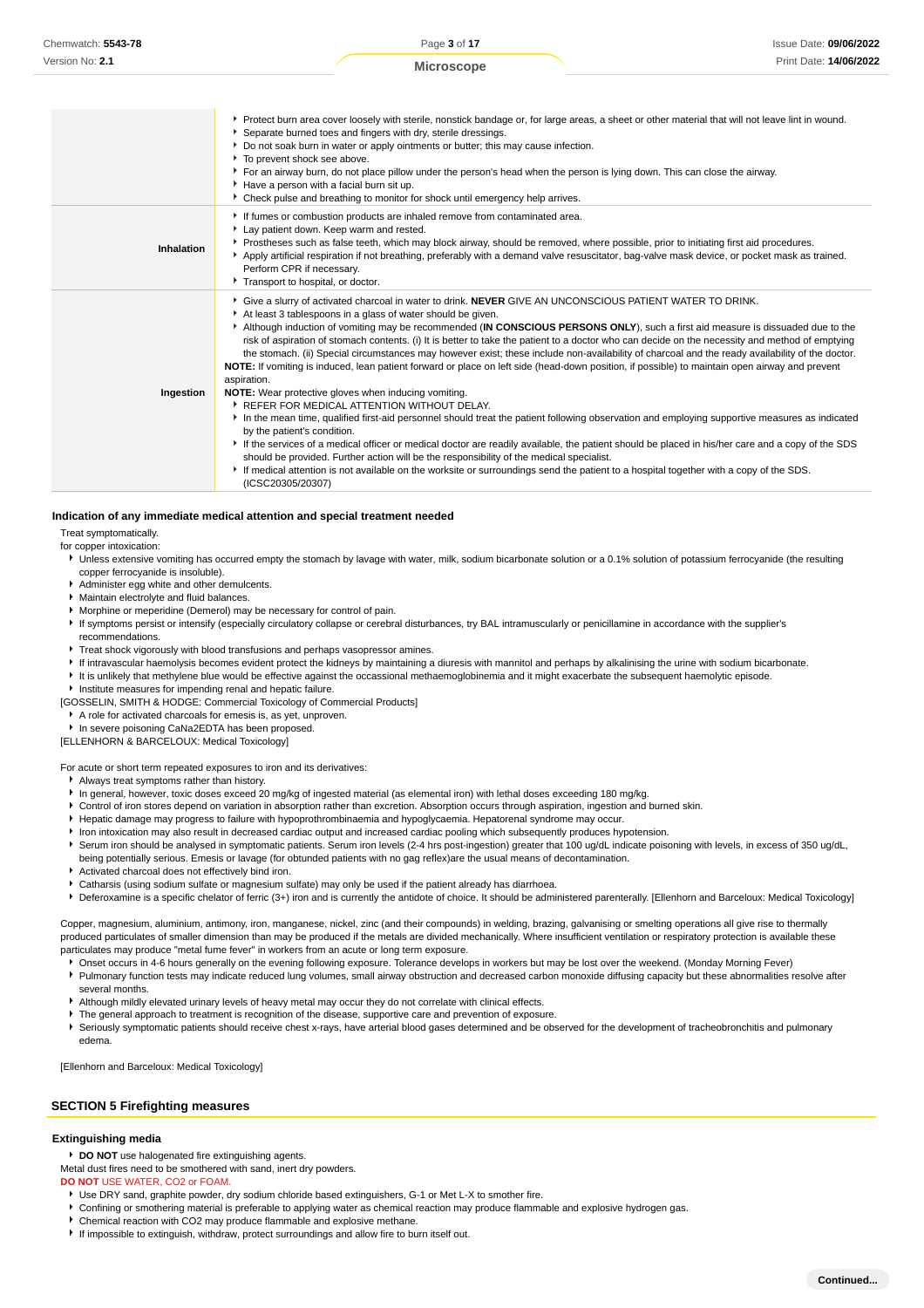Page **4** of **17**

### **Special hazards arising from the substrate or mixture**

| Reacts with acids producing flammable / explosive hydrogen (H2) gas<br><b>Fire Incompatibility</b><br>▶ Avoid contamination with oxidising agents i.e. nitrates, oxidising acids, chlorine bleaches, pool chlorine etc. as ignition may result<br><b>Advice for firefighters</b><br>Alert Fire Brigade and tell them location and nature of hazard.<br>• Wear breathing apparatus plus protective gloves in the event of a fire.<br>▶ Prevent, by any means available, spillage from entering drains or water courses.<br>Use fire fighting procedures suitable for surrounding area.<br><b>Fire Fighting</b><br>DO NOT approach containers suspected to be hot.<br>Cool fire exposed containers with water spray from a protected location.<br>If safe to do so, remove containers from path of fire.<br>Equipment should be thoroughly decontaminated after use.<br><b>DO NOT</b> disturb burning dust. Explosion may result if dust is stirred into a cloud, by providing oxygen to a large surface of hot metal.<br>DO NOT use water or foam as generation of explosive hydrogen may result.<br>With the exception of the metals that burn in contact with air or water (for example, sodium), masses of combustible metals do not represent<br>unusual fire risks because they have the ability to conduct heat away from hot spots so efficiently that the heat of combustion cannot be<br>maintained - this means that it will require a lot of heat to ignite a mass of combustible metal. Generally, metal fire risks exist when sawdust,<br>machine shavings and other metal 'fines' are present.<br>Metal powders, while generally regarded as non-combustible:<br>May burn when metal is finely divided and energy input is high.<br>• May react explosively with water.<br>May be ignited by friction, heat, sparks or flame.<br>May REIGNITE after fire is extinguished.<br>▶ Will burn with intense heat.<br>Note:<br>► Metal dust fires are slow moving but intense and difficult to extinguish.<br>Containers may explode on heating.<br>Dusts or fumes may form explosive mixtures with air.<br><b>Fire/Explosion Hazard</b><br>Gases generated in fire may be poisonous, corrosive or irritating.<br>Hot or burning metals may react violently upon contact with other materials, such as oxidising agents and extinguishing agents used on fires<br>involving ordinary combustibles or flammable liquids.<br>Femperatures produced by burning metals can be higher than temperatures generated by burning flammable liquids<br>Some metals can continue to burn in carbon dioxide, nitrogen, water, or steam atmospheres in which ordinary combustibles or flammable<br>liquids would be incapable of burning.<br>Combustion products include:<br>carbon monoxide (CO)<br>carbon dioxide (CO2)<br>formaldehyde<br>metal oxides<br>other pyrolysis products typical of burning organic material.<br>When aluminium oxide dust is dispersed in air, firefighters should wear protection against inhalation of dust particles, which can also contain<br>hazardous substances from the fire absorbed on the alumina particles.<br>May emit poisonous fumes.<br>May emit corrosive fumes.<br><b>HAZCHEM</b><br>Not Applicable |  |
|-----------------------------------------------------------------------------------------------------------------------------------------------------------------------------------------------------------------------------------------------------------------------------------------------------------------------------------------------------------------------------------------------------------------------------------------------------------------------------------------------------------------------------------------------------------------------------------------------------------------------------------------------------------------------------------------------------------------------------------------------------------------------------------------------------------------------------------------------------------------------------------------------------------------------------------------------------------------------------------------------------------------------------------------------------------------------------------------------------------------------------------------------------------------------------------------------------------------------------------------------------------------------------------------------------------------------------------------------------------------------------------------------------------------------------------------------------------------------------------------------------------------------------------------------------------------------------------------------------------------------------------------------------------------------------------------------------------------------------------------------------------------------------------------------------------------------------------------------------------------------------------------------------------------------------------------------------------------------------------------------------------------------------------------------------------------------------------------------------------------------------------------------------------------------------------------------------------------------------------------------------------------------------------------------------------------------------------------------------------------------------------------------------------------------------------------------------------------------------------------------------------------------------------------------------------------------------------------------------------------------------------------------------------------------------------------------------------------------------------------------------------------------------------------------------------------------------------------------------------------------------------------------------------------------------------------------------------------------------------------------------------------------------------------------------------------------------------------------------------------------------------------------------------------------------------------------------------------------------------------------|--|
|                                                                                                                                                                                                                                                                                                                                                                                                                                                                                                                                                                                                                                                                                                                                                                                                                                                                                                                                                                                                                                                                                                                                                                                                                                                                                                                                                                                                                                                                                                                                                                                                                                                                                                                                                                                                                                                                                                                                                                                                                                                                                                                                                                                                                                                                                                                                                                                                                                                                                                                                                                                                                                                                                                                                                                                                                                                                                                                                                                                                                                                                                                                                                                                                                                               |  |
|                                                                                                                                                                                                                                                                                                                                                                                                                                                                                                                                                                                                                                                                                                                                                                                                                                                                                                                                                                                                                                                                                                                                                                                                                                                                                                                                                                                                                                                                                                                                                                                                                                                                                                                                                                                                                                                                                                                                                                                                                                                                                                                                                                                                                                                                                                                                                                                                                                                                                                                                                                                                                                                                                                                                                                                                                                                                                                                                                                                                                                                                                                                                                                                                                                               |  |
|                                                                                                                                                                                                                                                                                                                                                                                                                                                                                                                                                                                                                                                                                                                                                                                                                                                                                                                                                                                                                                                                                                                                                                                                                                                                                                                                                                                                                                                                                                                                                                                                                                                                                                                                                                                                                                                                                                                                                                                                                                                                                                                                                                                                                                                                                                                                                                                                                                                                                                                                                                                                                                                                                                                                                                                                                                                                                                                                                                                                                                                                                                                                                                                                                                               |  |
|                                                                                                                                                                                                                                                                                                                                                                                                                                                                                                                                                                                                                                                                                                                                                                                                                                                                                                                                                                                                                                                                                                                                                                                                                                                                                                                                                                                                                                                                                                                                                                                                                                                                                                                                                                                                                                                                                                                                                                                                                                                                                                                                                                                                                                                                                                                                                                                                                                                                                                                                                                                                                                                                                                                                                                                                                                                                                                                                                                                                                                                                                                                                                                                                                                               |  |
|                                                                                                                                                                                                                                                                                                                                                                                                                                                                                                                                                                                                                                                                                                                                                                                                                                                                                                                                                                                                                                                                                                                                                                                                                                                                                                                                                                                                                                                                                                                                                                                                                                                                                                                                                                                                                                                                                                                                                                                                                                                                                                                                                                                                                                                                                                                                                                                                                                                                                                                                                                                                                                                                                                                                                                                                                                                                                                                                                                                                                                                                                                                                                                                                                                               |  |

# **SECTION 6 Accidental release measures**

### **Personal precautions, protective equipment and emergency procedures** See section 8

# **Environmental precautions**

See section 12

# **Methods and material for containment and cleaning up**

| <b>Minor Spills</b> | • Clean up waste regularly and abnormal spills immediately.<br>Avoid breathing dust and contact with skin and eyes.<br>• Wear protective clothing, gloves, safety glasses and dust respirator.<br>Use dry clean up procedures and avoid generating dust.<br>▶ Vacuum up or sweep up. NOTE: Vacuum cleaner must be fitted with an exhaust micro filter (HEPA type) (consider explosion-proof machines<br>designed to be grounded during storage and use).<br>Dampen with water to prevent dusting before sweeping.<br>Place in suitable containers for disposal.                                                                                                                                                                                                                                                                                                                                                                                                                                                                                                                                                                                        |
|---------------------|--------------------------------------------------------------------------------------------------------------------------------------------------------------------------------------------------------------------------------------------------------------------------------------------------------------------------------------------------------------------------------------------------------------------------------------------------------------------------------------------------------------------------------------------------------------------------------------------------------------------------------------------------------------------------------------------------------------------------------------------------------------------------------------------------------------------------------------------------------------------------------------------------------------------------------------------------------------------------------------------------------------------------------------------------------------------------------------------------------------------------------------------------------|
| <b>Major Spills</b> | . Do not use compressed air to remove metal dusts from floors, beams or equipment<br>· Vacuum cleaners, of flame-proof design, should be used to minimise dust accumulation.<br>· Use non-sparking handling equipment, tools and natural bristle brushes.<br>· Provide grounding and bonding where necessary to prevent accumulation of static charges during metal dust handling and transfer operations<br>. Cover and reseal partially empty containers.<br>. Do not allow chips, fines or dusts to contact water, particularly in enclosed areas.<br>If molten:<br>Contain the flow using dry sand or salt flux as a dam.<br>All tooling (e.g., shovels or hand tools) and containers which come in contact with molten metal must be preheated or specially coated, rust<br>free and approved for such use.<br>Allow the spill to cool before remelting scrap.<br>Moderate hazard.<br>CAUTION: Advise personnel in area.<br>Alert Emergency Services and tell them location and nature of hazard.<br>Control personal contact by wearing protective clothing.<br>Prevent, by any means available, spillage from entering drains or water courses. |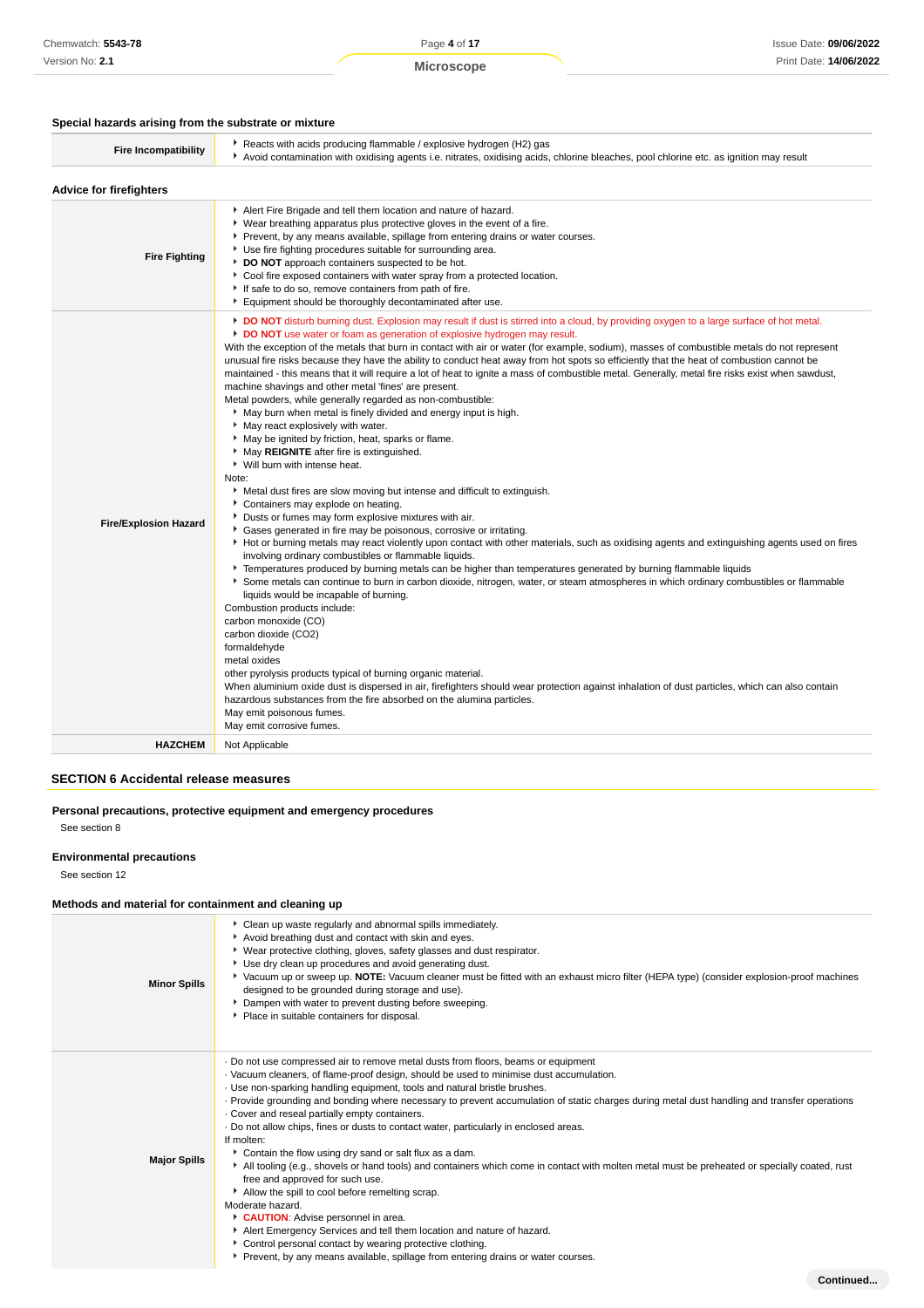Recover product wherever possible.

- **IF DRY:** Use dry clean up procedures and avoid generating dust. Collect residues and place in sealed plastic bags or other containers for
	- disposal. **IF WET:** Vacuum/shovel up and place in labelled containers for disposal.
- **ALWAYS:** Wash area down with large amounts of water and prevent runoff into drains. If contamination of drains or waterways occurs, advise Emergency Services.

Personal Protective Equipment advice is contained in Section 8 of the SDS.

# **SECTION 7 Handling and storage**

| <b>Precautions for safe handling</b> |                                                                                                                                                                                                                                                                                                                                                                                                                                                                                                                      |
|--------------------------------------|----------------------------------------------------------------------------------------------------------------------------------------------------------------------------------------------------------------------------------------------------------------------------------------------------------------------------------------------------------------------------------------------------------------------------------------------------------------------------------------------------------------------|
|                                      | Polyalphaolefin (PAO) dimers require bonding and grounding to prevent static hazards which could cause a fire                                                                                                                                                                                                                                                                                                                                                                                                        |
|                                      | For molten metals:                                                                                                                                                                                                                                                                                                                                                                                                                                                                                                   |
|                                      | . Molten metal and water can be an explosive combination. The risk is greatest when there is sufficient molten metal to entrap or seal off water.<br>Water and other forms of contamination on or contained in scrap or remelt ingot are known to have caused explosions in melting operations.<br>While the products may have minimal surface roughness and internal voids, there remains the possibility of moisture contamination or<br>entrapment. If confined, even a few drops can lead to violent explosions. |
|                                      | . All tooling, containers, molds and ladles, which come in contact with molten metal must be preheated or specially coated, rust free and<br>approved for such use.                                                                                                                                                                                                                                                                                                                                                  |
|                                      | . Any surfaces that may contact molten metal (e.g. concrete) should be specially coated                                                                                                                                                                                                                                                                                                                                                                                                                              |
|                                      | Drops of molten metal in water (e.g. from plasma arc cutting), while not normally an explosion hazard, can generate enough flammable<br>hydrogen gas to present an explosion hazard. Vigorous circulation of the water and removal of the particles minimise the hazard.                                                                                                                                                                                                                                             |
|                                      | During melting operations, the following minimum quidelines should be observed:<br>Inspect all materials prior to furnace charging and completely remove surface contamination such as water, ice, snow, deposits of grease and oil<br>or other surface contamination resulting from weather exposure, shipment, or storage.                                                                                                                                                                                         |
|                                      | · Store materials in dry, heated areas with any cracks or cavities pointed downwards.                                                                                                                                                                                                                                                                                                                                                                                                                                |
|                                      | Preheat and dry large objects adequately before charging in to a furnace containing molten metal. This is typically done by the use of a drying<br>oven or homogenising furnace. The dry cycle should bring the metal temperature of the coldest item of the batch to 200 degree C (400 deg F)                                                                                                                                                                                                                       |
|                                      | and then hold at that temperature for 6 hours.                                                                                                                                                                                                                                                                                                                                                                                                                                                                       |
|                                      | Electrostatic discharge may be generated during pumping - this may result in fire.                                                                                                                                                                                                                                                                                                                                                                                                                                   |
|                                      | Ensure electrical continuity by bonding and grounding (earthing) all equipment.<br>Restrict line velocity during pumping in order to avoid generation of electrostatic discharge (<=1 m/sec until fill pipe submerged to twice its                                                                                                                                                                                                                                                                                   |
|                                      | diameter, then $\leq$ 7 m/sec).<br>Avoid splash filling.                                                                                                                                                                                                                                                                                                                                                                                                                                                             |
|                                      | Do NOT use compressed air for filling discharging or handling operations.                                                                                                                                                                                                                                                                                                                                                                                                                                            |
|                                      | Avoid all personal contact, including inhalation.                                                                                                                                                                                                                                                                                                                                                                                                                                                                    |
|                                      | ▶ Wear protective clothing when risk of exposure occurs.                                                                                                                                                                                                                                                                                                                                                                                                                                                             |
|                                      | Use in a well-ventilated area.                                                                                                                                                                                                                                                                                                                                                                                                                                                                                       |
|                                      | Prevent concentration in hollows and sumps.                                                                                                                                                                                                                                                                                                                                                                                                                                                                          |
|                                      | DO NOT enter confined spaces until atmosphere has been checked.<br>DO NOT allow material to contact humans, exposed food or food utensils.                                                                                                                                                                                                                                                                                                                                                                           |
| Safe handling                        | Avoid contact with incompatible materials.                                                                                                                                                                                                                                                                                                                                                                                                                                                                           |
|                                      | When handling, DO NOT eat, drink or smoke.                                                                                                                                                                                                                                                                                                                                                                                                                                                                           |
|                                      | ▶ Keep containers securely sealed when not in use.                                                                                                                                                                                                                                                                                                                                                                                                                                                                   |
|                                      | Avoid physical damage to containers.                                                                                                                                                                                                                                                                                                                                                                                                                                                                                 |
|                                      | Always wash hands with soap and water after handling.                                                                                                                                                                                                                                                                                                                                                                                                                                                                |
|                                      | ▶ Work clothes should be laundered separately. Launder contaminated clothing before re-use.<br>Use good occupational work practice.                                                                                                                                                                                                                                                                                                                                                                                  |
|                                      | ▶ Observe manufacturer's storage and handling recommendations contained within this SDS.                                                                                                                                                                                                                                                                                                                                                                                                                             |
|                                      | Atmosphere should be regularly checked against established exposure standards to ensure safe working conditions are maintained.                                                                                                                                                                                                                                                                                                                                                                                      |
|                                      | ▶ Organic powders when finely divided over a range of concentrations regardless of particulate size or shape and suspended in air or some                                                                                                                                                                                                                                                                                                                                                                            |
|                                      | other oxidizing medium may form explosive dust-air mixtures and result in a fire or dust explosion (including secondary explosions)<br>Minimise airborne dust and eliminate all ignition sources. Keep away from heat, hot surfaces, sparks, and flame.                                                                                                                                                                                                                                                              |
|                                      | Establish good housekeeping practices.<br>▶ Remove dust accumulations on a regular basis by vacuuming or gentle sweeping to avoid creating dust clouds.                                                                                                                                                                                                                                                                                                                                                              |
|                                      | ▶ Use continuous suction at points of dust generation to capture and minimise the accumulation of dusts. Particular attention should be given<br>to overhead and hidden horizontal surfaces to minimise the probability of a "secondary" explosion. According to NFPA Standard 654, dust<br>layers 1/32 in. (0.8 mm) thick can be sufficient to warrant immediate cleaning of the area.                                                                                                                              |
|                                      | Do not use air hoses for cleaning.                                                                                                                                                                                                                                                                                                                                                                                                                                                                                   |
|                                      | ▶ Minimise dry sweeping to avoid generation of dust clouds. Vacuum dust-accumulating surfaces and remove to a chemical disposal area.<br>Vacuums with explosion-proof motors should be used.                                                                                                                                                                                                                                                                                                                         |
|                                      | ▶ Control sources of static electricity. Dusts or their packages may accumulate static charges, and static discharge can be a source of ignition.<br>Solids handling systems must be designed in accordance with applicable standards (e.g. NFPA including 654 and 77) and other national                                                                                                                                                                                                                            |
|                                      | guidance.<br>Do not empty directly into flammable solvents or in the presence of flammable vapors.                                                                                                                                                                                                                                                                                                                                                                                                                   |
|                                      | The operator, the packaging container and all equipment must be grounded with electrical bonding and grounding systems. Plastic bags and<br>plastics cannot be grounded, and antistatic bags do not completely protect against development of static charges.                                                                                                                                                                                                                                                        |
|                                      | Empty containers may contain residual dust which has the potential to accumulate following settling. Such dusts may explode in the presence of                                                                                                                                                                                                                                                                                                                                                                       |
|                                      | an appropriate ignition source.<br>Do NOT cut, drill, grind or weld such containers.                                                                                                                                                                                                                                                                                                                                                                                                                                 |
|                                      | In addition ensure such activity is not performed near full, partially empty or empty containers without appropriate workplace safety                                                                                                                                                                                                                                                                                                                                                                                |
|                                      | authorisation or permit.                                                                                                                                                                                                                                                                                                                                                                                                                                                                                             |
|                                      | Store in original containers.<br>Keep containers securely sealed.                                                                                                                                                                                                                                                                                                                                                                                                                                                    |
|                                      | Store in a cool, dry area protected from environmental extremes.                                                                                                                                                                                                                                                                                                                                                                                                                                                     |
|                                      | Store away from incompatible materials and foodstuff containers.                                                                                                                                                                                                                                                                                                                                                                                                                                                     |
|                                      | Protect containers against physical damage and check regularly for leaks.                                                                                                                                                                                                                                                                                                                                                                                                                                            |
| Other information                    | • Observe manufacturer's storage and handling recommendations contained within this SDS.                                                                                                                                                                                                                                                                                                                                                                                                                             |
|                                      | For major quantities:                                                                                                                                                                                                                                                                                                                                                                                                                                                                                                |
|                                      | > Consider storage in bunded areas - ensure storage areas are isolated from sources of community water (including stormwater, ground water,<br>lakes and streams}.                                                                                                                                                                                                                                                                                                                                                   |
|                                      | Ensure that accidental discharge to air or water is the subject of a contingency disaster management plan; this may require consultation with                                                                                                                                                                                                                                                                                                                                                                        |
|                                      | local authorities.                                                                                                                                                                                                                                                                                                                                                                                                                                                                                                   |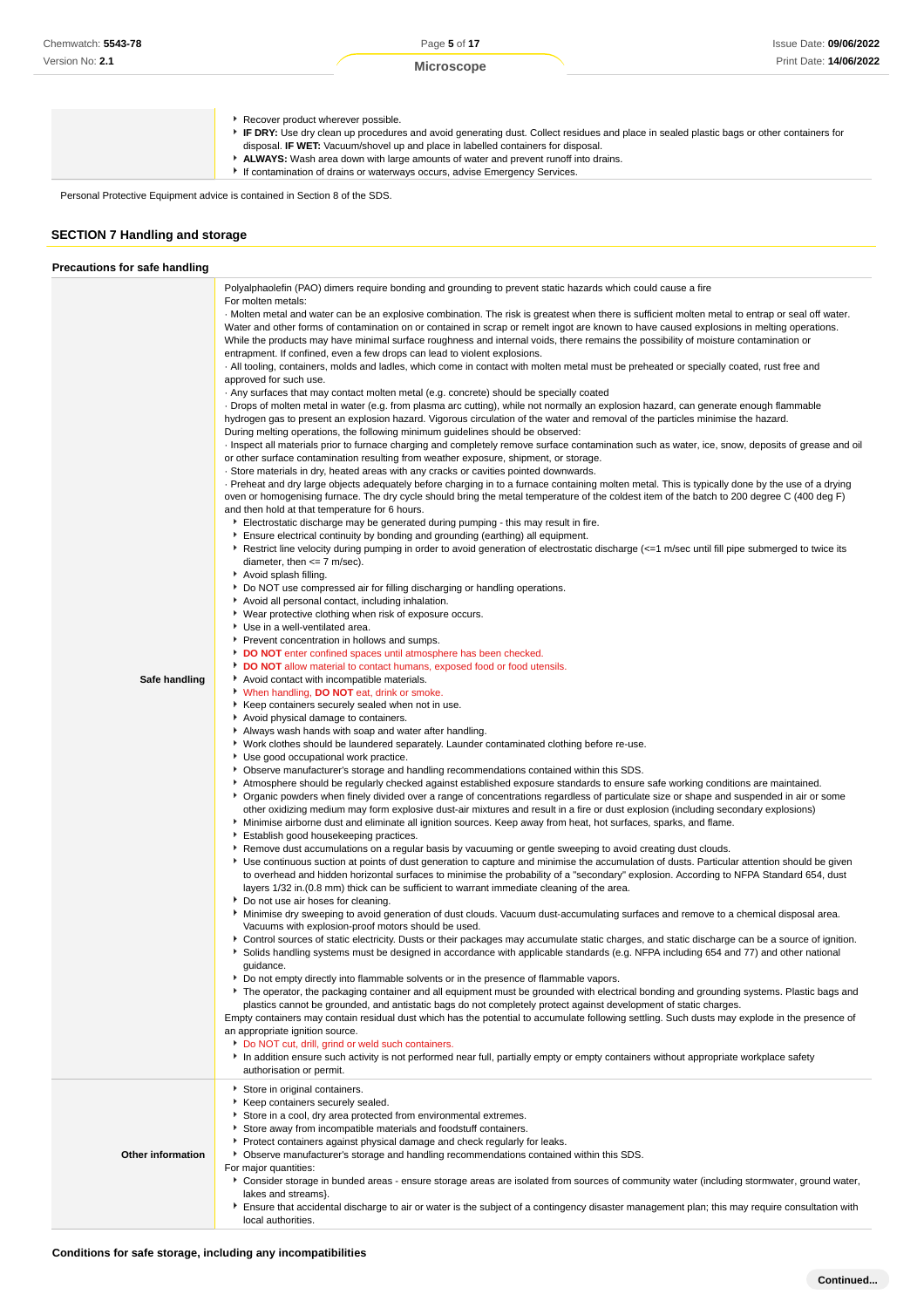**Microscope**

| Suitable container      | Bulk bags: Reinforced bags required for dense materials.<br>▶ CARE: Packing of high density product in light weight metal or plastic packages may result in container collapse with product release<br>Heavy gauge metal packages / Heavy gauge metal drums<br>Polyethylene or polypropylene container.<br>• Check all containers are clearly labelled and free from leaks.                                                                                                                                                                                                                       |
|-------------------------|---------------------------------------------------------------------------------------------------------------------------------------------------------------------------------------------------------------------------------------------------------------------------------------------------------------------------------------------------------------------------------------------------------------------------------------------------------------------------------------------------------------------------------------------------------------------------------------------------|
| Storage incompatibility | ↓ WARNING: Avoid or control reaction with peroxides. All transition metal peroxides should be considered as potentially explosive. For<br>example transition metal complexes of alkyl hydroperoxides may decompose explosively.<br>The pi-complexes formed between chromium(0), vanadium(0) and other transition metals (haloarene-metal complexes) and mono-or<br>poly-fluorobenzene show extreme sensitivity to heat and are explosive.<br>Avoid reaction with borohydrides or cyanoborohydrides<br>Contact with water liberates highly flammable gases<br>Avoid reaction with oxidising agents |

# **SECTION 8 Exposure controls / personal protection**

### **Control parameters**

# **Occupational Exposure Limits (OEL)**

**INGREDIENT DATA**

| Source                       | Ingredient   | <b>Material name</b>          | <b>TWA</b>       | <b>STEL</b>   | Peak          | <b>Notes</b>  |
|------------------------------|--------------|-------------------------------|------------------|---------------|---------------|---------------|
| Australia Exposure Standards | copper       | Copper (fume)                 | $0.2$ mg/m $3$   | Not Available | Not Available | Not Available |
| Australia Exposure Standards | copper       | Copper, dusts & mists (as Cu) | mg/m3            | Not Available | Not Available | Not Available |
| Australia Exposure Standards | carbon black | Carbon black                  | $3 \text{ mg/m}$ | Not Available | Not Available | Not Available |

# **Emergency Limits**

| Ingredient                                | TEEL-1               | TEEL-2            |                     | TEEL-3      |
|-------------------------------------------|----------------------|-------------------|---------------------|-------------|
| iron                                      | 3.2 mg/m3            | 35 mg/m3          |                     | 150 mg/m3   |
| glass beads                               | $15 \text{ mg/m}$    | 170 mg/m3         |                     | 990 mg/m3   |
| polyethylene                              | 16 mg/m3             | 170 mg/m3         |                     | 1,000 mg/m3 |
| polyvinyl chloride                        | $3$ mg/m $3$         | 33 mg/m3          |                     | 200 mg/m3   |
| silicone rubber                           | $12 \text{ mg/m}$    | 130 mg/m3         |                     | 790 mg/m3   |
| copper                                    | $3$ mg/m $3$         | 33 mg/m3          |                     | 200 mg/m3   |
| zinc                                      | $6$ mg/m $3$         | $21 \text{ mg/m}$ |                     | 120 mg/m3   |
| carbon black                              | $9$ mg/m $3$         | 99 mg/m3          |                     | 590 mg/m3   |
|                                           |                      |                   | <b>Revised IDLH</b> |             |
| Ingredient                                | <b>Original IDLH</b> |                   |                     |             |
| iron                                      | Not Available        |                   | Not Available       |             |
| steel                                     | Not Available        |                   | Not Available       |             |
| glass beads                               | Not Available        |                   | Not Available       |             |
| polyethylene                              | Not Available        |                   | Not Available       |             |
| polyvinyl chloride                        | Not Available        |                   | Not Available       |             |
| silicone rubber                           | Not Available        |                   | Not Available       |             |
| copper                                    | 100 mg/m3            |                   | Not Available       |             |
| zinc                                      | Not Available        |                   | Not Available       |             |
| acrylic acid homopolymer                  | Not Available        |                   | Not Available       |             |
| carbon black                              | 1,750 mg/m3          |                   | Not Available       |             |
| oil of cedar wood, (Virginian,<br>Kenyan) | Not Available        |                   | Not Available       |             |

# **Occupational Exposure Banding**

| Ingredient                                | <b>Occupational Exposure Band Rating</b>                                                                                                                                                                                                                                                                                                                                 | <b>Occupational Exposure Band Limit</b> |  |
|-------------------------------------------|--------------------------------------------------------------------------------------------------------------------------------------------------------------------------------------------------------------------------------------------------------------------------------------------------------------------------------------------------------------------------|-----------------------------------------|--|
| polyvinyl chloride                        |                                                                                                                                                                                                                                                                                                                                                                          | $\leq$ 0.01 mg/m <sup>3</sup>           |  |
| acrylic acid homopolymer                  | -                                                                                                                                                                                                                                                                                                                                                                        | $\leq$ 0.01 mg/m <sup>3</sup>           |  |
| oil of cedar wood, (Virginian,<br>Kenyan) | $\leq 0.1$ ppm                                                                                                                                                                                                                                                                                                                                                           |                                         |  |
| Notes:                                    | Occupational exposure banding is a process of assigning chemicals into specific categories or bands based on a chemical's potency and the<br>adverse health outcomes associated with exposure. The output of this process is an occupational exposure band (OEB), which corresponds to a<br>range of exposure concentrations that are expected to protect worker health. |                                         |  |

# **Exposure controls**

| Appropriate engineering<br>controls | Metal dusts must be collected at the source of generation as they are potentially explosive.<br>Avoid ignition sources.<br>Good housekeeping practices must be maintained.<br>Dust accumulation on the floor, ledges and beams can present a risk of ignition, flame propagation and secondary explosions.<br>Do not use compressed air to remove settled materials from floors, beams or equipment<br>Vacuum cleaners, of flame-proof design, should be used to minimise dust accumulation.<br>Use non-sparking handling equipment, tools and natural bristle brushes. Cover and reseal partially empty containers. Provide grounding and<br>bonding where necessary to prevent accumulation of static charges during metal dust handling and transfer operations.<br>▶ Do not allow chips, fines or dusts to contact water, particularly in enclosed areas. |
|-------------------------------------|---------------------------------------------------------------------------------------------------------------------------------------------------------------------------------------------------------------------------------------------------------------------------------------------------------------------------------------------------------------------------------------------------------------------------------------------------------------------------------------------------------------------------------------------------------------------------------------------------------------------------------------------------------------------------------------------------------------------------------------------------------------------------------------------------------------------------------------------------------------|
|-------------------------------------|---------------------------------------------------------------------------------------------------------------------------------------------------------------------------------------------------------------------------------------------------------------------------------------------------------------------------------------------------------------------------------------------------------------------------------------------------------------------------------------------------------------------------------------------------------------------------------------------------------------------------------------------------------------------------------------------------------------------------------------------------------------------------------------------------------------------------------------------------------------|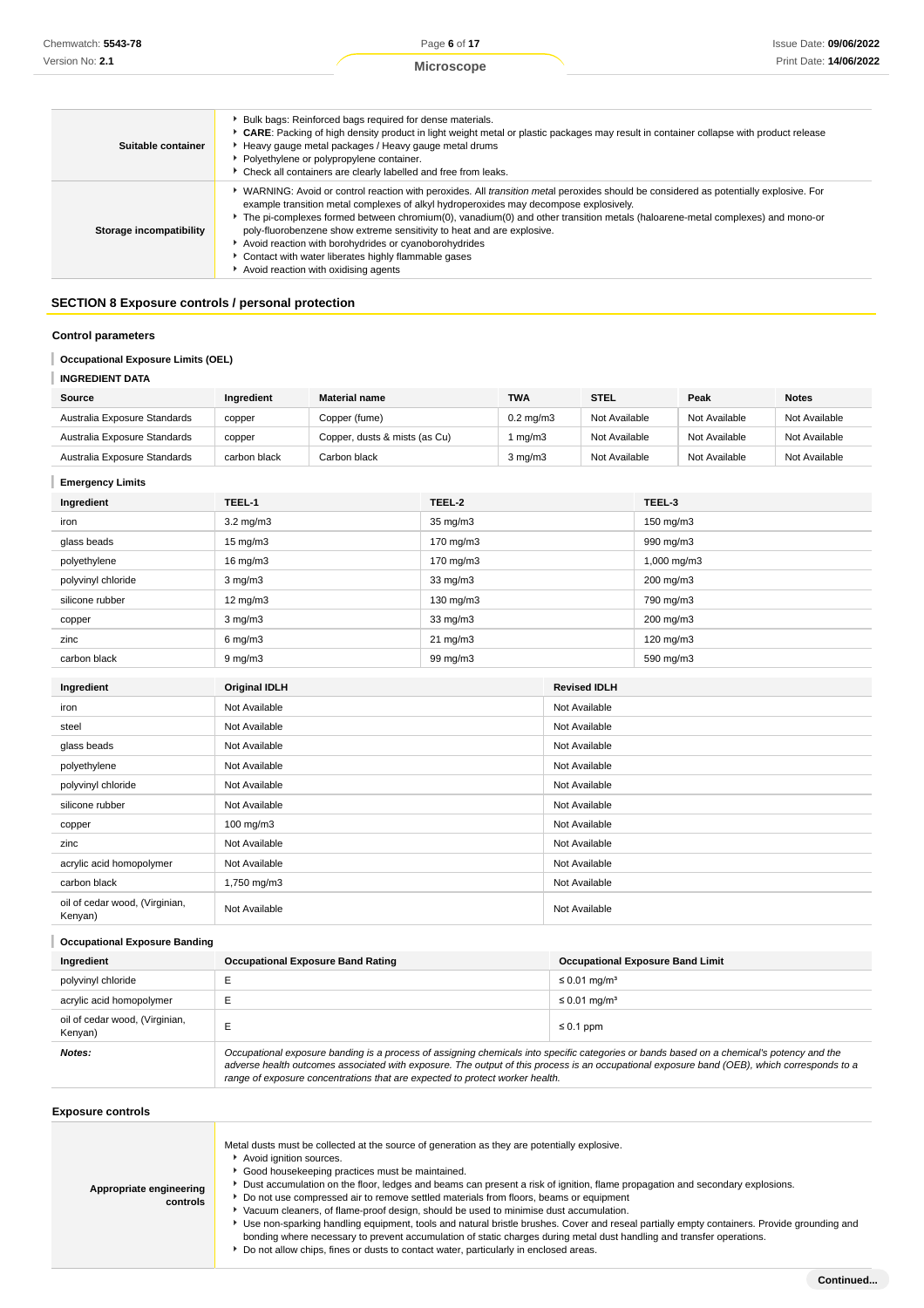|                              | ▶ Metal spraying and blasting should, where possible, be conducted in separate rooms. This minimises the risk of supplying oxygen, in the<br>form of metal oxides, to potentially reactive finely divided metals such as aluminium, zinc, magnesium or titanium.<br>▶ Work-shops designed for metal spraying should possess smooth walls and a minimum of obstructions, such as ledges, on which dust<br>accumulation is possible.<br>▶ Wet scrubbers are preferable to dry dust collectors.<br>▶ Bag or filter-type collectors should be sited outside the workrooms and be fitted with explosion relief doors.<br>▶ Cyclones should be protected against entry of moisture as reactive metal dusts are capable of spontaneous combustion in humid or partially<br>wetted states.<br>▶ Local exhaust systems must be designed to provide a minimum capture velocity at the fume source, away from the worker, of 0.5 metre/sec.<br>Local ventilation and vacuum systems must be designed to handle explosive dusts. Dry vacuum and electrostatic precipitators must not be<br>used, unless specifically approved for use with flammable/ explosive dusts.<br>Air contaminants generated in the workplace possess varying "escape" velocities which, in turn, determine the "capture velocities" of fresh<br>circulating air required to effectively remove the contaminant.<br>Air Speed:<br>Type of Contaminant:<br>welding, brazing fumes (released at relatively low velocity into moderately still air)<br>0.5-1.0 m/s (100-200 f/min.)                                                                                                                                                                                                                                                                                                                                                                                                                                                                                                                                                                                                                                                                                                                                                                                                                                                                                                                                                                                                                                                                                                                                                                                                                                                                                                                                                                                                                                                                                                                                                                                                                                                                                                   |                                  |  |  |  |
|------------------------------|------------------------------------------------------------------------------------------------------------------------------------------------------------------------------------------------------------------------------------------------------------------------------------------------------------------------------------------------------------------------------------------------------------------------------------------------------------------------------------------------------------------------------------------------------------------------------------------------------------------------------------------------------------------------------------------------------------------------------------------------------------------------------------------------------------------------------------------------------------------------------------------------------------------------------------------------------------------------------------------------------------------------------------------------------------------------------------------------------------------------------------------------------------------------------------------------------------------------------------------------------------------------------------------------------------------------------------------------------------------------------------------------------------------------------------------------------------------------------------------------------------------------------------------------------------------------------------------------------------------------------------------------------------------------------------------------------------------------------------------------------------------------------------------------------------------------------------------------------------------------------------------------------------------------------------------------------------------------------------------------------------------------------------------------------------------------------------------------------------------------------------------------------------------------------------------------------------------------------------------------------------------------------------------------------------------------------------------------------------------------------------------------------------------------------------------------------------------------------------------------------------------------------------------------------------------------------------------------------------------------------------------------------------------------------------------------------------------------------------------------------------------------------------------------------------------------------------------------------------------------------------------------------------------------------------------------------------------------------------------------------------------------------------------------------------------------------------------------------------------------------------------------------------------------------------------------------------------------------------------------|----------------------------------|--|--|--|
|                              | Within each range the appropriate value depends on:                                                                                                                                                                                                                                                                                                                                                                                                                                                                                                                                                                                                                                                                                                                                                                                                                                                                                                                                                                                                                                                                                                                                                                                                                                                                                                                                                                                                                                                                                                                                                                                                                                                                                                                                                                                                                                                                                                                                                                                                                                                                                                                                                                                                                                                                                                                                                                                                                                                                                                                                                                                                                                                                                                                                                                                                                                                                                                                                                                                                                                                                                                                                                                                            |                                  |  |  |  |
|                              | Lower end of the range                                                                                                                                                                                                                                                                                                                                                                                                                                                                                                                                                                                                                                                                                                                                                                                                                                                                                                                                                                                                                                                                                                                                                                                                                                                                                                                                                                                                                                                                                                                                                                                                                                                                                                                                                                                                                                                                                                                                                                                                                                                                                                                                                                                                                                                                                                                                                                                                                                                                                                                                                                                                                                                                                                                                                                                                                                                                                                                                                                                                                                                                                                                                                                                                                         | Upper end of the range           |  |  |  |
|                              | 1: Room air currents minimal or favourable to capture                                                                                                                                                                                                                                                                                                                                                                                                                                                                                                                                                                                                                                                                                                                                                                                                                                                                                                                                                                                                                                                                                                                                                                                                                                                                                                                                                                                                                                                                                                                                                                                                                                                                                                                                                                                                                                                                                                                                                                                                                                                                                                                                                                                                                                                                                                                                                                                                                                                                                                                                                                                                                                                                                                                                                                                                                                                                                                                                                                                                                                                                                                                                                                                          | 1: Disturbing room air currents  |  |  |  |
|                              | 2: Contaminants of low toxicity or of nuisance value only.                                                                                                                                                                                                                                                                                                                                                                                                                                                                                                                                                                                                                                                                                                                                                                                                                                                                                                                                                                                                                                                                                                                                                                                                                                                                                                                                                                                                                                                                                                                                                                                                                                                                                                                                                                                                                                                                                                                                                                                                                                                                                                                                                                                                                                                                                                                                                                                                                                                                                                                                                                                                                                                                                                                                                                                                                                                                                                                                                                                                                                                                                                                                                                                     | 2: Contaminants of high toxicity |  |  |  |
|                              | 3: Intermittent, low production.                                                                                                                                                                                                                                                                                                                                                                                                                                                                                                                                                                                                                                                                                                                                                                                                                                                                                                                                                                                                                                                                                                                                                                                                                                                                                                                                                                                                                                                                                                                                                                                                                                                                                                                                                                                                                                                                                                                                                                                                                                                                                                                                                                                                                                                                                                                                                                                                                                                                                                                                                                                                                                                                                                                                                                                                                                                                                                                                                                                                                                                                                                                                                                                                               | 3: High production, heavy use    |  |  |  |
|                              | 4: Large hood or large air mass in motion                                                                                                                                                                                                                                                                                                                                                                                                                                                                                                                                                                                                                                                                                                                                                                                                                                                                                                                                                                                                                                                                                                                                                                                                                                                                                                                                                                                                                                                                                                                                                                                                                                                                                                                                                                                                                                                                                                                                                                                                                                                                                                                                                                                                                                                                                                                                                                                                                                                                                                                                                                                                                                                                                                                                                                                                                                                                                                                                                                                                                                                                                                                                                                                                      | 4: Small hood-local control only |  |  |  |
|                              | Simple theory shows that air velocity falls rapidly with distance away from the opening of a simple extraction pipe. Velocity generally decreases<br>with the square of distance from the extraction point (in simple cases). Therefore the air speed at the extraction point should be adjusted,<br>accordingly, after reference to distance from the contaminating source. The air velocity at the extraction fan, for example, should be a minimum of<br>1-2.5 m/s (200-500 f/min.) for extraction of gases discharged 2 meters distant from the extraction point. Other mechanical considerations,<br>producing performance deficits within the extraction apparatus, make it essential that theoretical air velocities are multiplied by factors of 10 or<br>more when extraction systems are installed or used.                                                                                                                                                                                                                                                                                                                                                                                                                                                                                                                                                                                                                                                                                                                                                                                                                                                                                                                                                                                                                                                                                                                                                                                                                                                                                                                                                                                                                                                                                                                                                                                                                                                                                                                                                                                                                                                                                                                                                                                                                                                                                                                                                                                                                                                                                                                                                                                                                          |                                  |  |  |  |
| <b>Personal protection</b>   |                                                                                                                                                                                                                                                                                                                                                                                                                                                                                                                                                                                                                                                                                                                                                                                                                                                                                                                                                                                                                                                                                                                                                                                                                                                                                                                                                                                                                                                                                                                                                                                                                                                                                                                                                                                                                                                                                                                                                                                                                                                                                                                                                                                                                                                                                                                                                                                                                                                                                                                                                                                                                                                                                                                                                                                                                                                                                                                                                                                                                                                                                                                                                                                                                                                |                                  |  |  |  |
| Eye and face protection      | Safety glasses with side shields.<br>Chemical goggles.<br>Contact lenses may pose a special hazard; soft contact lenses may absorb and concentrate irritants. A written policy document, describing<br>the wearing of lenses or restrictions on use, should be created for each workplace or task. This should include a review of lens absorption<br>and adsorption for the class of chemicals in use and an account of injury experience. Medical and first-aid personnel should be trained in<br>their removal and suitable equipment should be readily available. In the event of chemical exposure, begin eye irrigation immediately and<br>remove contact lens as soon as practicable. Lens should be removed at the first signs of eye redness or irritation - lens should be removed in<br>a clean environment only after workers have washed hands thoroughly. [CDC NIOSH Current Intelligence Bulletin 59], [AS/NZS 1336 or<br>national equivalent]                                                                                                                                                                                                                                                                                                                                                                                                                                                                                                                                                                                                                                                                                                                                                                                                                                                                                                                                                                                                                                                                                                                                                                                                                                                                                                                                                                                                                                                                                                                                                                                                                                                                                                                                                                                                                                                                                                                                                                                                                                                                                                                                                                                                                                                                                  |                                  |  |  |  |
| <b>Skin protection</b>       | See Hand protection below                                                                                                                                                                                                                                                                                                                                                                                                                                                                                                                                                                                                                                                                                                                                                                                                                                                                                                                                                                                                                                                                                                                                                                                                                                                                                                                                                                                                                                                                                                                                                                                                                                                                                                                                                                                                                                                                                                                                                                                                                                                                                                                                                                                                                                                                                                                                                                                                                                                                                                                                                                                                                                                                                                                                                                                                                                                                                                                                                                                                                                                                                                                                                                                                                      |                                  |  |  |  |
| <b>Hands/feet protection</b> | NOTE:<br>The material may produce skin sensitisation in predisposed individuals. Care must be taken, when removing gloves and other protective<br>equipment, to avoid all possible skin contact.<br>► Contaminated leather items, such as shoes, belts and watch-bands should be removed and destroyed.<br>The selection of suitable gloves does not only depend on the material, but also on further marks of quality which vary from manufacturer to<br>manufacturer. Where the chemical is a preparation of several substances, the resistance of the glove material can not be calculated in advance<br>and has therefore to be checked prior to the application.<br>The exact break through time for substances has to be obtained from the manufacturer of the protective gloves and has to be observed when<br>making a final choice.<br>Personal hygiene is a key element of effective hand care. Gloves must only be worn on clean hands. After using gloves, hands should be<br>washed and dried thoroughly. Application of a non-perfumed moisturiser is recommended.<br>Suitability and durability of glove type is dependent on usage. Important factors in the selection of gloves include:<br>frequency and duration of contact,<br>· chemical resistance of glove material,<br>· glove thickness and<br>dexterity .<br>Select gloves tested to a relevant standard (e.g. Europe EN 374, US F739, AS/NZS 2161.1 or national equivalent).<br>When prolonged or frequently repeated contact may occur, a glove with a protection class of 5 or higher (breakthrough time greater than 240<br>minutes according to EN 374, AS/NZS 2161.10.1 or national equivalent) is recommended.<br>When only brief contact is expected, a glove with a protection class of 3 or higher (breakthrough time greater than 60 minutes according to EN<br>374, AS/NZS 2161.10.1 or national equivalent) is recommended.<br>. Some glove polymer types are less affected by movement and this should be taken into account when considering gloves for long-term use.<br>Contaminated gloves should be replaced.<br>As defined in ASTM F-739-96 in any application, gloves are rated as:<br>Excellent when breakthrough time > 480 min<br>Good when breakthrough time > 20 min<br>. Fair when breakthrough time < 20 min<br>. Poor when glove material degrades<br>For general applications, gloves with a thickness typically greater than 0.35 mm, are recommended.<br>It should be emphasised that glove thickness is not necessarily a good predictor of glove resistance to a specific chemical, as the permeation<br>efficiency of the glove will be dependent on the exact composition of the glove material. Therefore, glove selection should also be based on<br>consideration of the task requirements and knowledge of breakthrough times.<br>Glove thickness may also vary depending on the glove manufacturer, the glove type and the glove model. Therefore, the manufacturers technical<br>data should always be taken into account to ensure selection of the most appropriate glove for the task.<br>Note: Depending on the activity being conducted, gloves of varying thickness may be required for specific tasks. For example: |                                  |  |  |  |

· Thinner gloves (down to 0.1 mm or less) may be required where a high degree of manual dexterity is needed. However, these gloves are only

likely to give short duration protection and would normally be just for single use applications, then disposed of.

**Continued...**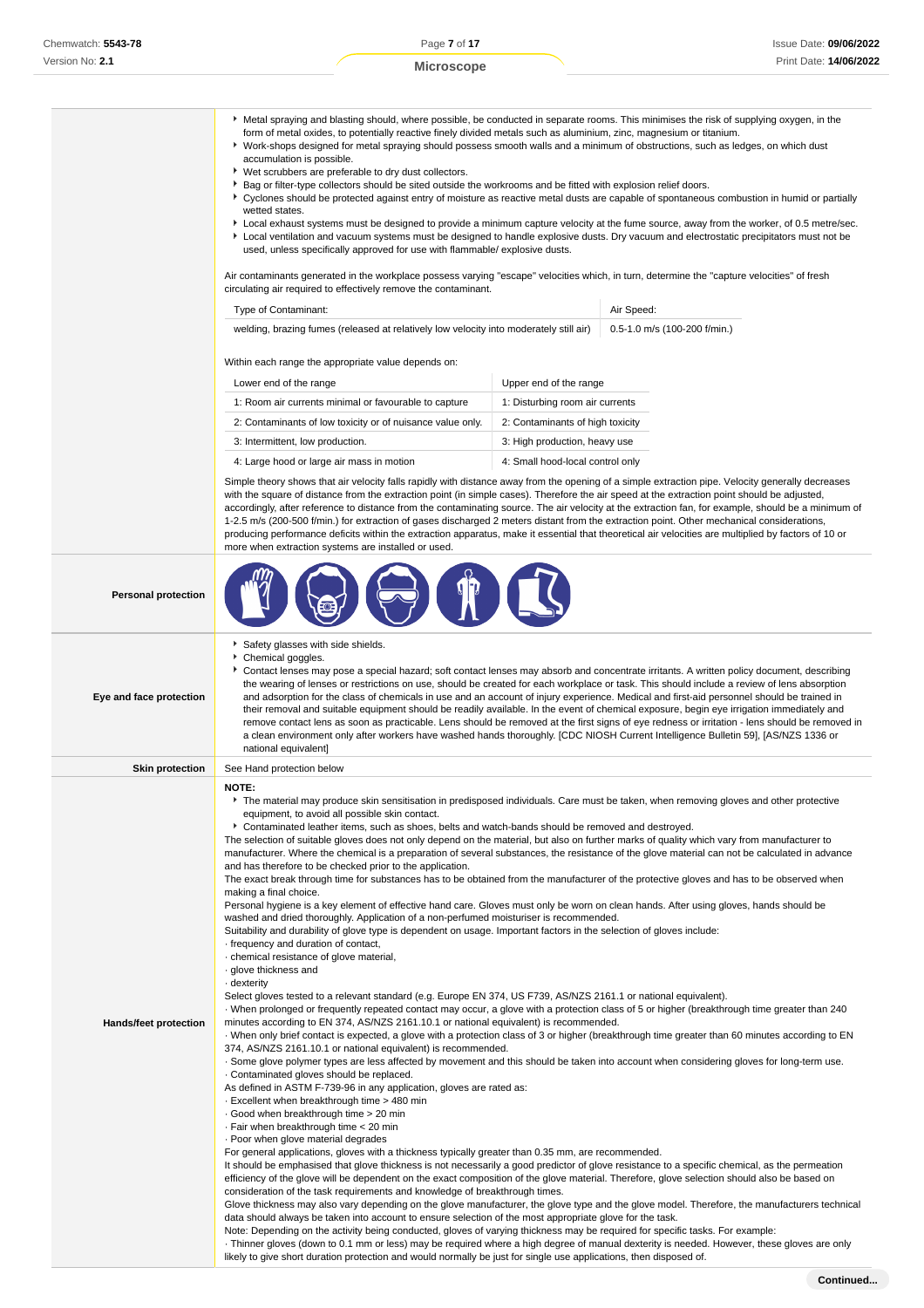Page **8** of **17 Microscope**

|                        | Thicker gloves (up to 3 mm or more) may be required where there is a mechanical (as well as a chemical) risk i.e. where there is abrasion or<br>puncture potential<br>Gloves must only be worn on clean hands. After using gloves, hands should be washed and dried thoroughly. Application of a non-perfumed<br>moisturiser is recommended.<br>Protective gloves eg. Leather gloves or gloves with Leather facing<br>Experience indicates that the following polymers are suitable as glove materials for protection against undissolved, dry solids, where abrasive<br>particles are not present.<br>polychloroprene.<br>nitrile rubber.<br>butyl rubber.<br>• fluorocaoutchouc.<br>polyvinyl chloride.<br>Gloves should be examined for wear and/ or degradation constantly.                                                                                                                                                                                                                                                                                                                                                                                                                                                                                                                                                                                                                                                                                                                                                                                                                                                                                                                                                                                                                                                                                      |
|------------------------|----------------------------------------------------------------------------------------------------------------------------------------------------------------------------------------------------------------------------------------------------------------------------------------------------------------------------------------------------------------------------------------------------------------------------------------------------------------------------------------------------------------------------------------------------------------------------------------------------------------------------------------------------------------------------------------------------------------------------------------------------------------------------------------------------------------------------------------------------------------------------------------------------------------------------------------------------------------------------------------------------------------------------------------------------------------------------------------------------------------------------------------------------------------------------------------------------------------------------------------------------------------------------------------------------------------------------------------------------------------------------------------------------------------------------------------------------------------------------------------------------------------------------------------------------------------------------------------------------------------------------------------------------------------------------------------------------------------------------------------------------------------------------------------------------------------------------------------------------------------------|
| <b>Body protection</b> | See Other protection below                                                                                                                                                                                                                                                                                                                                                                                                                                                                                                                                                                                                                                                                                                                                                                                                                                                                                                                                                                                                                                                                                                                                                                                                                                                                                                                                                                                                                                                                                                                                                                                                                                                                                                                                                                                                                                           |
| Other protection       | Protective overalls, closely fitted at neck and wrist.<br>Eye-wash unit.<br>IN CONFINED SPACES:<br>Non-sparking protective boots<br>Static-free clothing.<br>Ensure availability of lifeline.<br>Staff should be trained in all aspects of rescue work.<br>Rescue gear: Two sets of SCBA breathing apparatus Rescue Harness, lines etc.<br>. During repair or maintenance activities the potential exists for exposures to toxic metal particulate in excess of the occupational standards.<br>Under these circumstances, protecting workers can require the use of specific work practices or procedures involving the combined use of<br>ventilation, wet and vacuum cleaning methods, respiratory protection, decontamination, special protective clothing, and when necessary,<br>restricted work zones.<br>· Protective over-garments or work clothing must be worn by persons who may become contaminated with particulate during activities such as<br>machining, furnace rebuilding, air cleaning equipment filter changes, maintenance, furnace tending, etc. Contaminated work clothing and<br>over-garments must be managed in a controlled manner to prevent secondary exposure to workers of third parties, to prevent the spread of<br>particulate to other areas, and to prevent particulate from being taken home by workers.<br>· Personnel who handle and work with molten metal should utilise primary protective clothing like polycarbonate face shields, fire resistant<br>tapper's jackets, neck shades (snoods), leggings, spats and similar equipment to prevent burn injuries. In addition to primary protection,<br>secondary or day-to-day work clothing that is fire resistant and sheds metal splash is recommended for use with molten metal. Synthetic<br>materials should never be worn even as secondary clothing (undergarments). |

#### **Respiratory protection**

Type A-P Filter of sufficient capacity. (AS/NZS 1716 & 1715, EN 143:2000 & 149:2001, ANSI Z88 or national equivalent)

| <b>Required Minimum Protection Factor</b> | <b>Half-Face Respirator</b>  | <b>Full-Face Respirator</b> | <b>Powered Air Respirator</b> |
|-------------------------------------------|------------------------------|-----------------------------|-------------------------------|
| up to $10 \times ES$                      | A <sub>P1</sub><br>Air-line* |                             | A PAPR-P1                     |
| up to $50 \times ES$                      | Air-line**                   | A P2                        | A PAPR-P2                     |
| up to $100 \times ES$                     | ٠                            | A P <sub>3</sub>            |                               |
|                                           |                              | Air-line*                   |                               |
| $100 + x ES$                              |                              | Air-line**                  | A PAPR-P3                     |

\* - Negative pressure demand \*\* - Continuous flow

A(All classes) = Organic vapours, B AUS or B1 = Acid gasses, B2 = Acid gas or hydrogen cyanide(HCN), B3 = Acid gas or hydrogen cyanide(HCN), E = Sulfur dioxide(SO2), G = Agricultural chemicals, K = Ammonia(NH3), Hg = Mercury, NO = Oxides of nitrogen, MB = Methyl bromide, AX = Low boiling point organic compounds(below 65 degC)

· Respirators may be necessary when engineering and administrative controls do not adequately prevent exposures.

· The decision to use respiratory protection should be based on professional judgment that takes into account toxicity information, exposure measurement data, and frequency and likelihood of the worker's exposure - ensure users are not subject to high thermal loads which may result in heat stress or distress due to personal protective equipment (powered, positive flow, full face apparatus may be an option).

· Published occupational exposure limits, where they exist, will assist in determining the adequacy of the selected respiratory protection. These may be government mandated or vendor recommended.

· Certified respirators will be useful for protecting workers from inhalation of particulates when properly selected and fit tested as part of a complete respiratory protection program. · Where protection from nuisance levels of dusts are desired, use type N95 (US) or type P1 (EN143) dust masks. Use respirators and components tested and approved under appropriate government standards such as NIOSH (US) or CEN (EU)

· Use approved positive flow mask if significant quantities of dust becomes airborne.

· Try to avoid creating dust conditions.

Class P2 particulate filters are used for protection against mechanically and thermally generated particulates or both.

P2 is a respiratory filter rating under various international standards, Filters at least 94% of airborne particles

Suitable for:

· Relatively small particles generated by mechanical processes eg. grinding, cutting, sanding, drilling, sawing.

· Sub-micron thermally generated particles e.g. welding fumes, fertilizer and bushfire smoke.

· Biologically active airborne particles under specified infection control applications e.g. viruses, bacteria, COVID-19, SARS

# **SECTION 9 Physical and chemical properties**

**Information on basic physical and chemical properties**

| Appearance             | Black/white odourless solid; insoluble in water. |                                        |                |
|------------------------|--------------------------------------------------|----------------------------------------|----------------|
| <b>Physical state</b>  | Solid                                            | Relative density (Water = 1)           | Not Available  |
|                        |                                                  | <b>Partition coefficient n-octanol</b> |                |
| Odour                  | Not Available                                    | / water                                | Not Available  |
| <b>Odour threshold</b> | Not Available                                    | Auto-ignition temperature (°C)         | Not Applicable |
| pH (as supplied)       | Not Applicable                                   | <b>Decomposition temperature</b>       | Not Available  |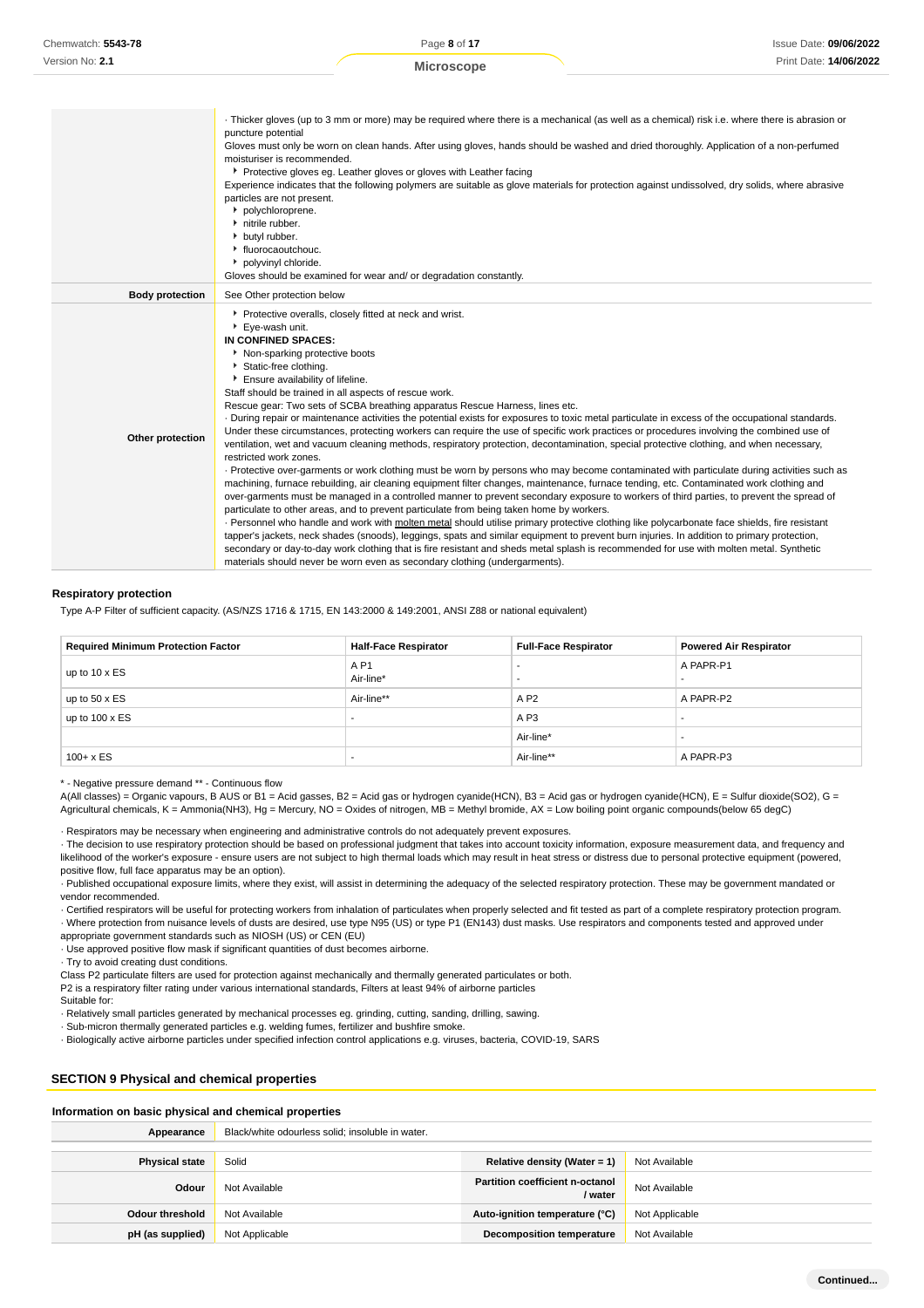| <b>Microscope</b> |  |
|-------------------|--|
|-------------------|--|

| Melting point / freezing point<br>(°C)                   | Not Available  | Viscosity (cSt)                        | Not Applicable |
|----------------------------------------------------------|----------------|----------------------------------------|----------------|
| Initial boiling point and boiling<br>range $(^{\circ}C)$ | Not Applicable | Molecular weight (g/mol)               | Not Applicable |
| Flash point (°C)                                         | Not Applicable | <b>Taste</b>                           | Not Available  |
| <b>Evaporation rate</b>                                  | Not Available  | <b>Explosive properties</b>            | Not Available  |
| Flammability                                             | Not Applicable | <b>Oxidising properties</b>            | Not Available  |
| Upper Explosive Limit (%)                                | Not Applicable | Surface Tension (dyn/cm or<br>$mN/m$ ) | Not Applicable |
| Lower Explosive Limit (%)                                | Not Applicable | <b>Volatile Component (%vol)</b>       | Not Available  |
| Vapour pressure (kPa)                                    | Not Applicable | Gas group                              | Not Available  |
| Solubility in water                                      | Immiscible     | pH as a solution (Not<br>Available%)   | Not Applicable |
| Vapour density (Air = 1)                                 | Not Available  | VOC g/L                                | Not Available  |

# **SECTION 10 Stability and reactivity**

| <b>Reactivity</b>                          | See section 7                                                                                                                                                                   |
|--------------------------------------------|---------------------------------------------------------------------------------------------------------------------------------------------------------------------------------|
| <b>Chemical stability</b>                  | Unstable in the presence of incompatible materials.<br>Product is considered stable.<br>Hazardous polymerisation will not occur.<br>Presence of heat source and ignition source |
| Possibility of hazardous<br>reactions      | See section 7                                                                                                                                                                   |
| <b>Conditions to avoid</b>                 | See section 7                                                                                                                                                                   |
| Incompatible materials                     | See section 7                                                                                                                                                                   |
| <b>Hazardous decomposition</b><br>products | See section 5                                                                                                                                                                   |

# **SECTION 11 Toxicological information**

# **Information on toxicological effects**

| Inhaled             | There is some evidence to suggest that the material can cause respiratory irritation in some persons. The body's response to such irritation can<br>cause further lung damage.<br>The inhalation of small particles of metal oxide results in sudden thirst, a sweet, metallic foul taste, throat irritation, cough, dry mucous<br>membranes, tiredness and general unwellness. Headache, nausea and vomiting, fever or chills, restlessness, sweating, diarrhoea, excessive<br>urination and prostration may also occur.<br>Copper poisoning following exposure to copper dusts and fume may result in headache, cold sweat and weak pulse. Capillary, kidney, liver and<br>brain damage are the longer term manifestations of such poisoning. Inhalation of freshly formed metal oxide particles sized below 1.5 microns<br>and generally between 0.02 to 0.05 microns may result in "metal fume fever". Symptoms may be delayed for up to 12 hours and begin with the<br>sudden onset of thirst, and a sweet, metallic or foul taste in the mouth. Other symptoms include upper respiratory tract irritation accompanied by<br>coughing and a dryness of the mucous membranes, lassitude and a generalised feeling of malaise. Mild to severe headache, nausea, occasional<br>vomiting, fever or chills, exaggerated mental activity, profuse sweating, diarrhoea, excessive urination and prostration may also occur. Tolerance<br>to the fumes develops rapidly, but is quickly lost. All symptoms usually subside within 24-36 hours following removal from exposure.<br>Inhalation of dusts, generated by the material during the course of normal handling, may be damaging to the health of the individual.                                                                                                                                                                                                                                                                                                                                                                                                                                                                                                                                                                                                                                                                                                                                                                                                                                                     |
|---------------------|--------------------------------------------------------------------------------------------------------------------------------------------------------------------------------------------------------------------------------------------------------------------------------------------------------------------------------------------------------------------------------------------------------------------------------------------------------------------------------------------------------------------------------------------------------------------------------------------------------------------------------------------------------------------------------------------------------------------------------------------------------------------------------------------------------------------------------------------------------------------------------------------------------------------------------------------------------------------------------------------------------------------------------------------------------------------------------------------------------------------------------------------------------------------------------------------------------------------------------------------------------------------------------------------------------------------------------------------------------------------------------------------------------------------------------------------------------------------------------------------------------------------------------------------------------------------------------------------------------------------------------------------------------------------------------------------------------------------------------------------------------------------------------------------------------------------------------------------------------------------------------------------------------------------------------------------------------------------------------------------------------------------------------------------------------------------------------------------------------------------------------------------------------------------------------------------------------------------------------------------------------------------------------------------------------------------------------------------------------------------------------------------------------------------------------------------------------------------------------------------------------------------------------------------------------------------------|
| Ingestion           | Not normally a hazard due to the physical form of product. The material is a physical irritant to the gastro-intestinal tract<br>Accidental ingestion of the material may be damaging to the health of the individual.                                                                                                                                                                                                                                                                                                                                                                                                                                                                                                                                                                                                                                                                                                                                                                                                                                                                                                                                                                                                                                                                                                                                                                                                                                                                                                                                                                                                                                                                                                                                                                                                                                                                                                                                                                                                                                                                                                                                                                                                                                                                                                                                                                                                                                                                                                                                                   |
| <b>Skin Contact</b> | There is some evidence to suggest that this material can cause inflammation of the skin on contact in some persons.<br>Though considered non-harmful, slight irritation may result from contact because of the abrasive nature of the aluminium oxide particles. Thus it<br>may cause itching and skin reaction and inflammation.<br>Irritation and skin reactions are possible with sensitive skin<br>Open cuts, abraded or irritated skin should not be exposed to this material<br>Entry into the blood-stream, through, for example, cuts, abrasions or lesions, may produce systemic injury with harmful effects. Examine the skin<br>prior to the use of the material and ensure that any external damage is suitably protected.                                                                                                                                                                                                                                                                                                                                                                                                                                                                                                                                                                                                                                                                                                                                                                                                                                                                                                                                                                                                                                                                                                                                                                                                                                                                                                                                                                                                                                                                                                                                                                                                                                                                                                                                                                                                                                   |
| Eye                 | This material can cause eye irritation and damage in some persons.                                                                                                                                                                                                                                                                                                                                                                                                                                                                                                                                                                                                                                                                                                                                                                                                                                                                                                                                                                                                                                                                                                                                                                                                                                                                                                                                                                                                                                                                                                                                                                                                                                                                                                                                                                                                                                                                                                                                                                                                                                                                                                                                                                                                                                                                                                                                                                                                                                                                                                       |
| <b>Chronic</b>      | Animal testing shows long term exposure to aluminium oxides may cause lung disease and cancer, depending on the size of the particle. The<br>smaller the size, the greater the tendencies of causing harm.<br>For copper and its compounds (typically copper chloride):<br>Acute toxicity: There are no reliable acute oral toxicity results available. Animal testing shows that skin in exposure to copper may lead to<br>hardness of the skin, scar formation, exudation and reddish changes. Inflammation, irritation and injury of the skin were noted.<br>Repeat dose toxicity: Animal testing shows that very high levels of copper monochloride may cause anaemia.<br>Genetic toxicity: Copper monochloride does not appear to cause mutations in vivo, although chromosomal aberrations were seen at very high<br>concentrations in vitro.<br>Cancer-causing potential: There was insufficient information to evaluate the cancer-causing activity of copper monochloride.<br>There has been some concern that this material can cause cancer or mutations but there is not enough data to make an assessment.<br>Substance accumulation, in the human body, may occur and may cause some concern following repeated or long-term occupational exposure.<br>There is limited evidence that, skin contact with this product is more likely to cause a sensitisation reaction in some persons compared to the<br>general population.<br>Chronic excessive intake of iron have been associated with damage to the liver and pancreas. People with a genetic disposition to poor control<br>over iron are at an increased risk.<br>Metallic dusts generated by the industrial process give rise to a number of potential health problems. The larger particles, above 5 micron, are<br>nose and throat irritants.<br>Overexposure to the breathable dust may cause coughing, wheezing, difficulty in breathing and impaired lung function. Chronic symptoms may<br>include decreased vital lung capacity and chest infections. Repeated exposures in the workplace to high levels of fine-divided dusts may produce<br>a condition known as pneumoconiosis, which is the lodgement of any inhaled dusts in the lung, irrespective of the effect. This is particularly true<br>when a significant number of particles less than 0.5 microns (1/50000 inch) are present. Lung shadows are seen in the X-ray. Symptoms of<br>pneumoconiosis may include a progressive dry cough, shortness of breath on exertion, increased chest expansion, weakness and weight loss. |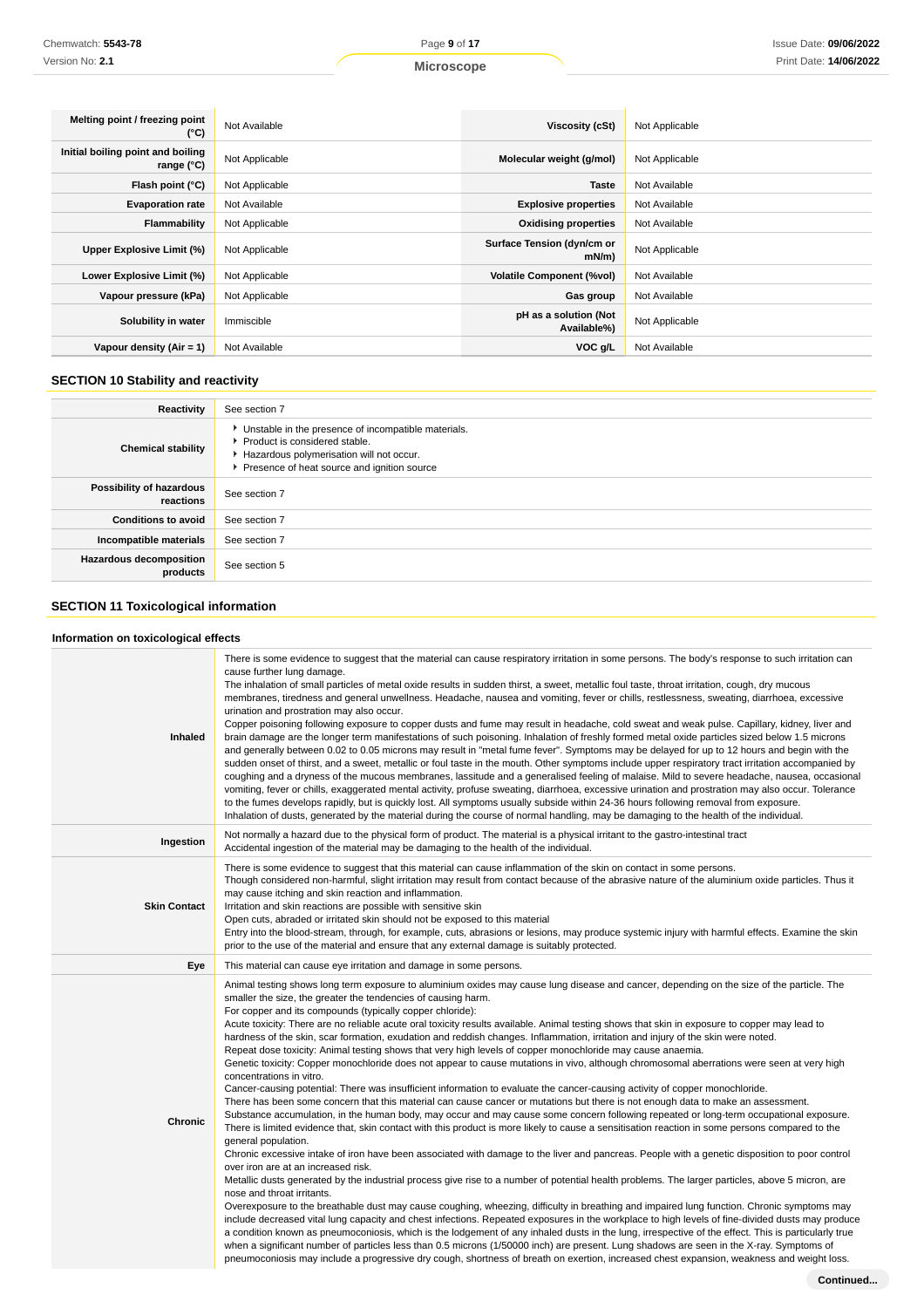|                                | the lung cavity).<br>for worker exposure, examinations at regular period with emphasis on lung function should be performed.<br>tissue reaction. This may or may not be reversible. | As the disease progresses, the cough produces stringy phlegm, vital capacity decreases further, and shortness of breath becomes more severe.<br>Other signs or symptoms include changed breath sounds, reduced oxygen uptake during exercise, emphysema and rarely, pneumothorax (air in<br>Removing workers from the possibility of further exposure to dust generally stops the progress of lung abnormalities. When there is high potential<br>Inhaling dust over an extended number of years may cause pneumoconiosis, which is the accumulation of dusts in the lungs and the subsequent |
|--------------------------------|-------------------------------------------------------------------------------------------------------------------------------------------------------------------------------------|-----------------------------------------------------------------------------------------------------------------------------------------------------------------------------------------------------------------------------------------------------------------------------------------------------------------------------------------------------------------------------------------------------------------------------------------------------------------------------------------------------------------------------------------------------------------------------------------------|
|                                | <b>TOXICITY</b>                                                                                                                                                                     | <b>IRRITATION</b>                                                                                                                                                                                                                                                                                                                                                                                                                                                                                                                                                                             |
| <b>Microscope</b>              | Not Available                                                                                                                                                                       | Not Available                                                                                                                                                                                                                                                                                                                                                                                                                                                                                                                                                                                 |
|                                |                                                                                                                                                                                     |                                                                                                                                                                                                                                                                                                                                                                                                                                                                                                                                                                                               |
| iron                           | <b>TOXICITY</b><br>Oral (Rat) LD50; 98600 mg/kg <sup>[2]</sup>                                                                                                                      | <b>IRRITATION</b><br>Not Available                                                                                                                                                                                                                                                                                                                                                                                                                                                                                                                                                            |
|                                |                                                                                                                                                                                     |                                                                                                                                                                                                                                                                                                                                                                                                                                                                                                                                                                                               |
| steel                          | <b>TOXICITY</b>                                                                                                                                                                     | <b>IRRITATION</b>                                                                                                                                                                                                                                                                                                                                                                                                                                                                                                                                                                             |
|                                | Not Available                                                                                                                                                                       | Not Available                                                                                                                                                                                                                                                                                                                                                                                                                                                                                                                                                                                 |
|                                | <b>TOXICITY</b>                                                                                                                                                                     | <b>IRRITATION</b>                                                                                                                                                                                                                                                                                                                                                                                                                                                                                                                                                                             |
| glass beads                    | Oral (Rat) LD50; >2000 mg/kg <sup>[1]</sup>                                                                                                                                         | Not Available                                                                                                                                                                                                                                                                                                                                                                                                                                                                                                                                                                                 |
|                                | <b>TOXICITY</b>                                                                                                                                                                     | <b>IRRITATION</b>                                                                                                                                                                                                                                                                                                                                                                                                                                                                                                                                                                             |
| polyethylene                   | dermal (rat) LD50: >2000 mg/kg[1]                                                                                                                                                   | Not Available                                                                                                                                                                                                                                                                                                                                                                                                                                                                                                                                                                                 |
|                                | Oral (Rat) LD50; >2000 mg/kg <sup>[1]</sup>                                                                                                                                         |                                                                                                                                                                                                                                                                                                                                                                                                                                                                                                                                                                                               |
|                                | <b>TOXICITY</b>                                                                                                                                                                     | <b>IRRITATION</b>                                                                                                                                                                                                                                                                                                                                                                                                                                                                                                                                                                             |
| polyvinyl chloride             | Not Available                                                                                                                                                                       | Not Available                                                                                                                                                                                                                                                                                                                                                                                                                                                                                                                                                                                 |
|                                | <b>TOXICITY</b>                                                                                                                                                                     | <b>IRRITATION</b>                                                                                                                                                                                                                                                                                                                                                                                                                                                                                                                                                                             |
| silicone rubber                | Oral (Rat) LD50; >5000 mg/kg <sup>[2]</sup>                                                                                                                                         | Not Available                                                                                                                                                                                                                                                                                                                                                                                                                                                                                                                                                                                 |
|                                | <b>TOXICITY</b>                                                                                                                                                                     | <b>IRRITATION</b>                                                                                                                                                                                                                                                                                                                                                                                                                                                                                                                                                                             |
|                                | dermal (rat) LD50: >2000 mg/kg <sup>[1]</sup>                                                                                                                                       | Eye: no adverse effect observed (not irritating)[1]                                                                                                                                                                                                                                                                                                                                                                                                                                                                                                                                           |
| copper                         | Inhalation(Rat) LC50; 0.733 mg/l4h[1]                                                                                                                                               | Skin: no adverse effect observed (not irritating)[1]                                                                                                                                                                                                                                                                                                                                                                                                                                                                                                                                          |
|                                | Oral (Mouse) LD50; 0.7 mg/kg <sup>[2]</sup>                                                                                                                                         |                                                                                                                                                                                                                                                                                                                                                                                                                                                                                                                                                                                               |
|                                | <b>TOXICITY</b>                                                                                                                                                                     | <b>IRRITATION</b>                                                                                                                                                                                                                                                                                                                                                                                                                                                                                                                                                                             |
| zinc                           | Dermal (rabbit) LD50: 1130 mg/kg <sup>[2]</sup>                                                                                                                                     | Eye: no adverse effect observed (not irritating)[1]                                                                                                                                                                                                                                                                                                                                                                                                                                                                                                                                           |
|                                | Oral (Rat) LD50; >2000 mg/kg[1]                                                                                                                                                     | Skin: no adverse effect observed (not irritating)[1]                                                                                                                                                                                                                                                                                                                                                                                                                                                                                                                                          |
|                                | <b>TOXICITY</b>                                                                                                                                                                     | <b>IRRITATION</b>                                                                                                                                                                                                                                                                                                                                                                                                                                                                                                                                                                             |
|                                | Dermal (rabbit) LD50: >2000 mg/kg[1]                                                                                                                                                | Eye: adverse effect observed (irreversible damage)[1]                                                                                                                                                                                                                                                                                                                                                                                                                                                                                                                                         |
| acrylic acid homopolymer       | Inhalation(Rat) LC50; $>5.1$ mg/l4h <sup>[1]</sup>                                                                                                                                  | Skin: no adverse effect observed (not irritating)[1]                                                                                                                                                                                                                                                                                                                                                                                                                                                                                                                                          |
|                                | Oral (Rat) LD50; 146-468 mg/kg[1]                                                                                                                                                   |                                                                                                                                                                                                                                                                                                                                                                                                                                                                                                                                                                                               |
|                                | <b>TOXICITY</b>                                                                                                                                                                     | <b>IRRITATION</b>                                                                                                                                                                                                                                                                                                                                                                                                                                                                                                                                                                             |
| carbon black                   | Dermal (rabbit) LD50: >3000 mg/kg <sup>[2]</sup>                                                                                                                                    | Eye: no adverse effect observed (not irritating)[1]                                                                                                                                                                                                                                                                                                                                                                                                                                                                                                                                           |
|                                | Oral (Rat) LD50; >8000 mg/kg[1]                                                                                                                                                     | Skin: no adverse effect observed (not irritating)[1]                                                                                                                                                                                                                                                                                                                                                                                                                                                                                                                                          |
|                                | <b>TOXICITY</b>                                                                                                                                                                     | <b>IRRITATION</b>                                                                                                                                                                                                                                                                                                                                                                                                                                                                                                                                                                             |
| oil of cedar wood, (Virginian, | Dermal (rabbit) LD50: >5000 mg/kg <sup>[2]</sup>                                                                                                                                    | Eye: no adverse effect observed (not irritating)[1]                                                                                                                                                                                                                                                                                                                                                                                                                                                                                                                                           |
| Kenyan)                        | Oral (Rat) LD50; >5000 mg/kg <sup>[2]</sup>                                                                                                                                         | Skin (rabbit): 500 mg/24h - mod                                                                                                                                                                                                                                                                                                                                                                                                                                                                                                                                                               |
|                                |                                                                                                                                                                                     | Skin: adverse effect observed (irritating)[1]                                                                                                                                                                                                                                                                                                                                                                                                                                                                                                                                                 |
| Legend:                        | specified data extracted from RTECS - Register of Toxic Effect of chemical Substances                                                                                               | 1. Value obtained from Europe ECHA Registered Substances - Acute toxicity 2.* Value obtained from manufacturer's SDS. Unless otherwise                                                                                                                                                                                                                                                                                                                                                                                                                                                        |
|                                |                                                                                                                                                                                     |                                                                                                                                                                                                                                                                                                                                                                                                                                                                                                                                                                                               |
| <b>GLASS BEADS</b>             | No data of toxicological significance identified in literature search.                                                                                                              |                                                                                                                                                                                                                                                                                                                                                                                                                                                                                                                                                                                               |
|                                | polyethylene pyrolyzate<br>For poly-alpha-olefins (PAOs):                                                                                                                           |                                                                                                                                                                                                                                                                                                                                                                                                                                                                                                                                                                                               |

**POLYETHYLENE** PAOs are highly branched, isoparaffinic chemicals produced by oligomerisation of 1-octene, 1-decene and/or 1-dodecene. The crude polyalphaolefin mixture is then distilled into appropriate product fractions to meet specific viscosity specifications and hydrogenated. In existing data, there appears to be no data to show that these structural analogs cause health effects. In addition, there is evidence in the literature that alkanes with 30 or more carbon atoms are unlikely to be absorbed when given by mouth. The physical and chemical properties make it unlikely that significant absorption into the body will occur. There are also no functional groups on PAO molecules that are biologically active. PAOs also have low volatility, so that exposure is unlikely to occur by inhalation. The high viscosity of these substances also makes it hard to generate a high concentration of breathable particles in air. Acute toxicity: Animal testing shows that PAOs have relatively low acute toxicity.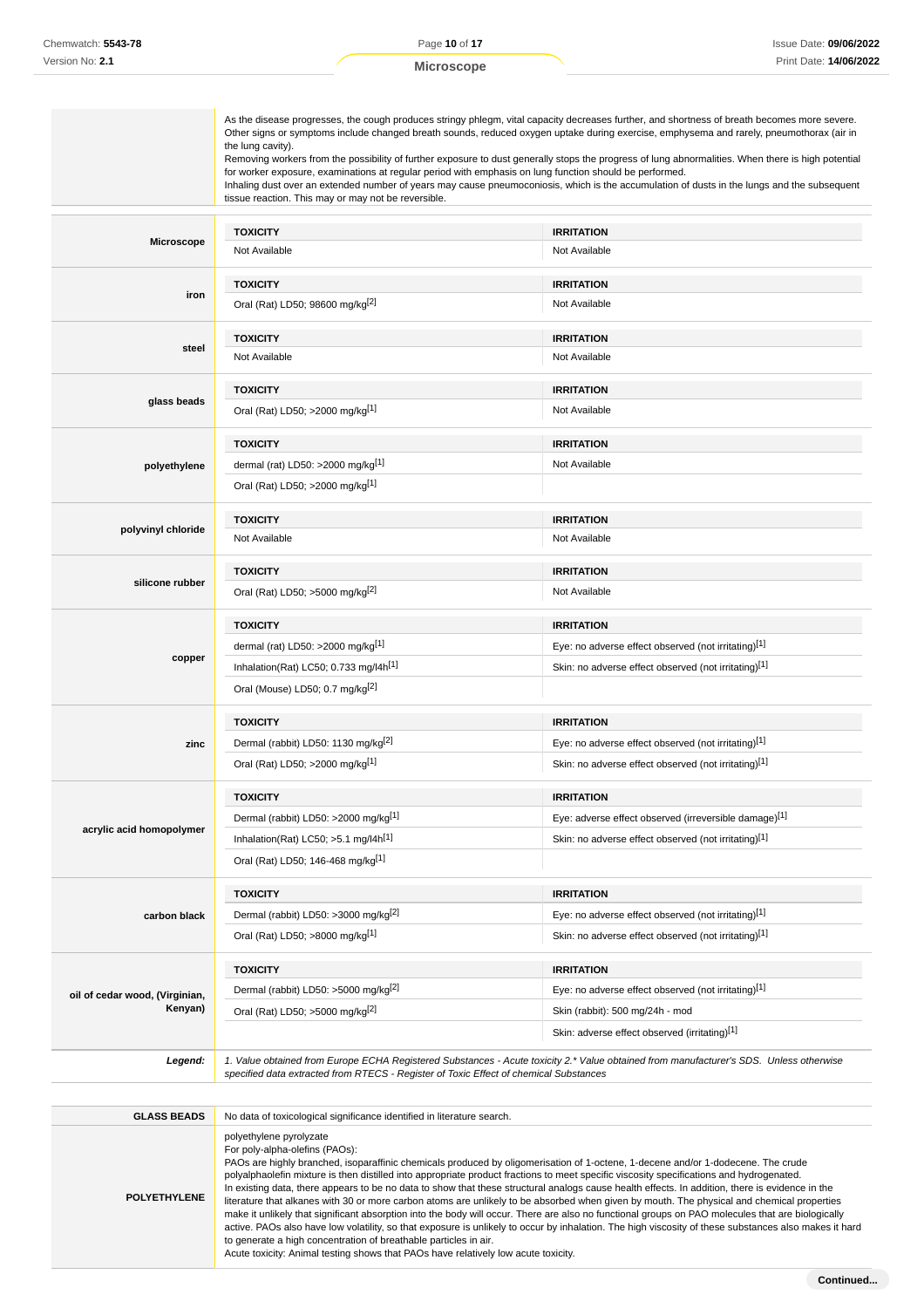|                                           | Repeat dose toxicity: Animal testing shows that PAOs show low repeat dose toxicity – some increased scaling of the skin occurred, with skin<br>inflammation, after exposure at high doses.<br>Reproductive toxicity: Animal testing suggested that application of PAO to skin did not impair reproductive performance.<br>Genetic toxicity: Testing has not shown any evidence that PAOs cause mutations or chromosomal aberrations.<br>Cancer-causing potentials: Animal testing has not shown any propensity to cause tumours. While alpha-olefin polymers have similar properties to<br>mineral oils, they do not contain polycyclic aromatic hydrocarbons, or other known cancer-causing materials.<br>Inclusion of polyethylene in the diet of rats at 8 g/kg/day did not result in treatment-related effects. Polyethylene implanted into rats and mice has<br>reportedly caused local tumorigenic activity at doses of 33 to 2120 mg/kg, but the relevance to human exposure is not certain.                                                                                                                                                                                                                                                                                                                                                                                                                                                                                                                                                                                                                                                                                                                                                                                                                                                                                                                                                                                                                                                                                                                                                                                                                                                                                                                                                                                                                                                                                                                                                                                                                                                                                                                                                                                                                                                                                                                                                                                                                                                                                                                                                                                                                                                                                                                                                                                                                                                                                                                                                                                                                                                                                                                                                                                                                                                                                                                                                                                                                                                                                                                                                                                                                                                                                                                                                                                                                                                                                                                                                                                                                                                                                                                                                                                                                                                                                                                                                                                                                                                                                                                                                                                                                                                                                                                                                                                                                                                                                                                                                                                                                                                                                                                                      |
|-------------------------------------------|------------------------------------------------------------------------------------------------------------------------------------------------------------------------------------------------------------------------------------------------------------------------------------------------------------------------------------------------------------------------------------------------------------------------------------------------------------------------------------------------------------------------------------------------------------------------------------------------------------------------------------------------------------------------------------------------------------------------------------------------------------------------------------------------------------------------------------------------------------------------------------------------------------------------------------------------------------------------------------------------------------------------------------------------------------------------------------------------------------------------------------------------------------------------------------------------------------------------------------------------------------------------------------------------------------------------------------------------------------------------------------------------------------------------------------------------------------------------------------------------------------------------------------------------------------------------------------------------------------------------------------------------------------------------------------------------------------------------------------------------------------------------------------------------------------------------------------------------------------------------------------------------------------------------------------------------------------------------------------------------------------------------------------------------------------------------------------------------------------------------------------------------------------------------------------------------------------------------------------------------------------------------------------------------------------------------------------------------------------------------------------------------------------------------------------------------------------------------------------------------------------------------------------------------------------------------------------------------------------------------------------------------------------------------------------------------------------------------------------------------------------------------------------------------------------------------------------------------------------------------------------------------------------------------------------------------------------------------------------------------------------------------------------------------------------------------------------------------------------------------------------------------------------------------------------------------------------------------------------------------------------------------------------------------------------------------------------------------------------------------------------------------------------------------------------------------------------------------------------------------------------------------------------------------------------------------------------------------------------------------------------------------------------------------------------------------------------------------------------------------------------------------------------------------------------------------------------------------------------------------------------------------------------------------------------------------------------------------------------------------------------------------------------------------------------------------------------------------------------------------------------------------------------------------------------------------------------------------------------------------------------------------------------------------------------------------------------------------------------------------------------------------------------------------------------------------------------------------------------------------------------------------------------------------------------------------------------------------------------------------------------------------------------------------------------------------------------------------------------------------------------------------------------------------------------------------------------------------------------------------------------------------------------------------------------------------------------------------------------------------------------------------------------------------------------------------------------------------------------------------------------------------------------------------------------------------------------------------------------------------------------------------------------------------------------------------------------------------------------------------------------------------------------------------------------------------------------------------------------------------------------------------------------------------------------------------------------------------------------------------------------------------------------------------------------------------------------------------------------------|
| <b>SILICONE RUBBER</b>                    | The material may be irritating to the eye, with prolonged contact causing inflammation. Repeated or prolonged exposure to irritants may produce<br>conjunctivitis.<br>Substance has been investigated as a tumorigen by implantation.                                                                                                                                                                                                                                                                                                                                                                                                                                                                                                                                                                                                                                                                                                                                                                                                                                                                                                                                                                                                                                                                                                                                                                                                                                                                                                                                                                                                                                                                                                                                                                                                                                                                                                                                                                                                                                                                                                                                                                                                                                                                                                                                                                                                                                                                                                                                                                                                                                                                                                                                                                                                                                                                                                                                                                                                                                                                                                                                                                                                                                                                                                                                                                                                                                                                                                                                                                                                                                                                                                                                                                                                                                                                                                                                                                                                                                                                                                                                                                                                                                                                                                                                                                                                                                                                                                                                                                                                                                                                                                                                                                                                                                                                                                                                                                                                                                                                                                                                                                                                                                                                                                                                                                                                                                                                                                                                                                                                                                                                                                    |
| <b>COPPER</b>                             | WARNING: Inhalation of high concentrations of copper fume may cause "metal fume fever", an acute industrial disease of short duration.<br>Symptoms are tiredness, influenza like respiratory tract irritation with fever.<br>for copper and its compounds (typically copper chloride):<br>Acute toxicity: There are no reliable acute oral toxicity results available. In an acute dermal toxicity study (OECD TG 402), one group of 5 male<br>rats and 5 groups of 5 female rats received doses of 1000, 1500 and 2000 mg/kg bw via dermal application for 24 hours. The LD50 values of<br>copper monochloride were 2,000 mg/kg bw or greater for male (no deaths observed) and 1,224 mg/kg bw for female. Four females died at both<br>1500 and 2000 mg/kg bw, and one at 1,000 mg/kg bw. Symptom of the hardness of skin, an exudation of hardness site, the formation of scar and<br>reddish changes were observed on application sites in all treated animals. Skin inflammation and injury were also noted. In addition, a reddish or<br>black urine was observed in females at 2,000, 1,500 and 1,000 mg/kg bw. Female rats appeared to be more sensitive than male based on<br>mortality and clinical signs.<br>No reliable skin/eye irritation studies were available. The acute dermal study with copper monochloride suggests that it has a potential to cause<br>skin irritation.<br>Repeat dose toxicity: In repeated dose toxicity study performed according to OECD TG 422, copper monochloride was given orally (gavage) to<br>Sprague-Dawley rats for 30 days to males and for 39 - 51 days to females at concentrations of 0, 1.3, 5.0, 20, and 80 mg/kg bw/day. The NOAEL<br>value was 5 and 1.3 mg/kg bw/day for male and female rats, respectively. No deaths were observed in male rats. One treatment-related death<br>was observed in female rats in the high dose group. Erythropoietic toxicity (anaemia) was seen in both sexes at the 80 mg/kg bw/day. The<br>frequency of squamous cell hyperplasia of the forestomach was increased in a dose-dependent manner in male and female rats at all treatment<br>groups, and was statistically significant in males at doses of =20 mg/kg bw/day and in females at doses of =5 mg/kg bw/day doses. The observed<br>effects are considered to be local, non-systemic effect on the forestomach which result from oral (gavage) administration of copper monochloride.<br>Genotoxicity: An in vitro genotoxicity study with copper monochloride showed negative results in a bacterial reverse mutation test with<br>Salmonella typhimurium strains (TA 98, TA 100, TA 1535, and TA 1537) with and without S9 mix at concentrations of up to 1,000 ug/plate. An in<br>vitro test for chromosome aberration in Chinese hamster lung (CHL) cells showed that copper monochloride induced structural and numerical<br>aberrations at the concentration of 50, 70 and 100 ug/mL without S9 mix. In the presence of the metabolic activation system, significant increases<br>of structural aberrations were observed at 50 and 70 ug/mL and significant increases of numerical aberrations were observed at 70 ug/mL. In an<br>in vivo mammalian erythrocyte micronucleus assay, all animals dosed (15 - 60 mg/kg bw) with copper monochloride exhibited similar<br>PCE/(PCE+NCE) ratios and MNPCE frequencies compared to those of the negative control animals. Therefore copper monochloride is not an in<br>vivo mutagen.<br><b>Carcinogenicity:</b> there was insufficient information to evaluate the carcinogenic activity of copper monochloride.<br>Reproductive and developmental toxicity: In the combined repeated dose toxicity study with the reproduction/developmental toxicity screening<br>test (OECD TG 422), copper monochloride was given orally (gavage) to Sprague-Dawley rats for 30 days to males and for 39-51 days to females<br>at concentrations of 0, 1.3, 5.0, 20, and 80 mg/kg bw/day. The NOAEL of copper monochloride for fertility toxicity was 80 mg/kg bw/day for the<br>parental animals. No treatment-related effects were observed on the reproductive organs and the fertility parameters assessed. For<br>developmental toxicity the NOAEL was 20 mg/kg bw/day. Three of 120 pups appeared to have icterus at birth; 4 of 120 pups appeared runted at<br>the highest dose tested (80 mg/kg bw/day).                                                                                                                                                                                                                                                                                                                                                                                                                                                                                                                                                                                                                                                                                                                                                                                                                                                                                                                                                                                                                                                                                                                                                                                                                                                                                                                          |
| <b>ACRYLIC ACID</b><br><b>HOMOPOLYMER</b> | Polycarboxylates are of low toxicity by all exposure routes examined.<br>Homopolymers(P-AA) are of low acute toxicity to the rat (LD50 > 5 g/kg bw/d) and are not irritating to the rabbit s skin and, at the most, slightly<br>irritating to the eye. Further P-AA has no sensitising potential.<br>The adverse effect after repeated inhalation dosing (91-d/rat) was a mild, reversible pulmonary irritation. This effect is considered as not<br>substance related owing to the physical property of the respirable dust, which caused local and not systemic lung effects.<br>There was neither evidence for a genotoxic potential of PAA using a variety of genetic endpoints in-vitro and in-vivo,nor for developmental toxicity<br>or reprotoxicity in the rat. Based upon the available data, it is considered that exposure to polycarboxylates does not imply any particular hazard<br>to humans<br>The Cosmetic Ingredient Review (CIR) Expert Panel noted that these crosslinked alkyl acrylates are macromolecules that are not expected to<br>pass through the stratum corneum of the skin, so significant dermal absorption is not expected. Therefore, topically applied cosmetics are not<br>expected to result in systemic or reproductive and developmental toxicity or to have genotoxic or carcinogenic effects upon use.<br>The Panel noted that cosmetic products containing these ingredients are reportedly used around the eyes, on the lips, and on other mucous<br>membranes. Thus, crosslinked alkyl acrylates could be absorbed systemically through the relatively moist, n stratum cornea of the conjunctiva,<br>lips, and other mucous membranes, and through ingestion when applied to the lips. However, the Panel noted that any absorption through healthy<br>intact mucous membranes is likely to be not significant, primarily because of the relatively large molecular sizes. Furthermore, the chemically inert<br>nature of the polymers precludes degradation to smaller absorbable species.<br>Absorption of the polymers and their residual monomers in cosmetic products also would be limited after application to the lips or eye area based<br>on the relatively small fractions of the applied products that might be inadvertently ingested or make direct contact with the conjunctiva.<br>The Carbomers (Carbopols) are synthetic, high molecular weight, nonlinear polymers of acrylic acid, cross-linked with a polyalkenyl polyether.<br>The Carbomer polymers are used in cosmetics and emulsifying agents at concentrations up to 50%. Acute oral animal studies showed that<br>Carbomers-910, -934, -934P, -940, and -941 have low toxicities when ingested. Rabbits showed minimal skin irritation and zero to moderate eye<br>irritation when tested with Carbomers-910 and -934. Subchronic feeding of rats and dogs with Carbomer-934 in the diet resulted in lower than<br>normal body weights, but no pathological changes were observed. Dogs chronically fed Carbomer-934P manifested gastrointestinal irritation and<br>marked pigment deposition within Kupffer cells of the liver. Clinical studies with Carbomers showed that these polymers have low potential for<br>skin irritation and sensitization at concentrations up to 100%. Carbomer-934 demonstrated low potential for phototoxicity and photo-contact<br>allergenicity. On the basis of the available information presented and as qualified in the report, it is concluded that the Carbomers are safe as<br>cosmetic ingredients.<br>Little toxicity data is available for acrylic crosspolymers; the acute dermal and oral toxicity data that were found indicated that these ingredients<br>are not very toxic. The little genotoxicity data that were available reported negative results in Ames tests. Carcinogenicity data were not found in<br>the published literature for the polymers, but data were available for the monomers.<br>In an alternative method study, acrylates/vinyl neodecanoate crosspolymer was predicted to be a non-irritant. The non-human studies reported<br>no to slight irritation with undiluted and weak sensitization with 2% aq., acrylates/C10-30 alkyl acrylate crosspolymer, no irritation with acrylates<br>crosspolymer at 30% in olive oil, and no irritation or sensitization with sodium acrylates crosspolymer-2 (concentration not specified). Mostly,<br>human testing with undiluted acrylates/C10-30 alkyl acrylate crosspolymer, acrylates crosspolymer, and acrylates/ethylhexyl acrylate<br>crosspolymer, up to 2.5% aq. acrylates/vinyl isodecanoate crosspolymer, 1% aq. dilutions of formulations containing 2% acrylates/vinyl<br>neodecanoate crosspolymer, and formulations containing up to 2.6% lauryl methacrylate/glycol dimethacrylate crosspolymers do not indicate any<br>dermal irritation or sensitization. The only exception was a weak irritant response noted during an intensified Shelanski human repeated insult<br>patch test (HRIPT) with undiluted acrylates/C10-30 alkyl acrylate crosspolymer.<br>Alternative test methods for ocular irritation indicated that acrylates/vinyl isodecanoate crosspolymer and a formulation containing 1% lauryl<br>methacrylate/glycol dimethacrylate crosspolymer are not likely ocular irritants. In studies using rabbits, undiluted acrylates/C10-30 alkyl acrylate<br>crosspolymer produced minimal to moderate irritation, and it was considered a borderline irritant in unrinsed rabbit eyes. Acrylates crosspolymer,<br>at 50% in olive oil, and sodium acrylates crosspolymer-2 did not appear to be ocular irritants in rabbit eyes. Two different risk assessments |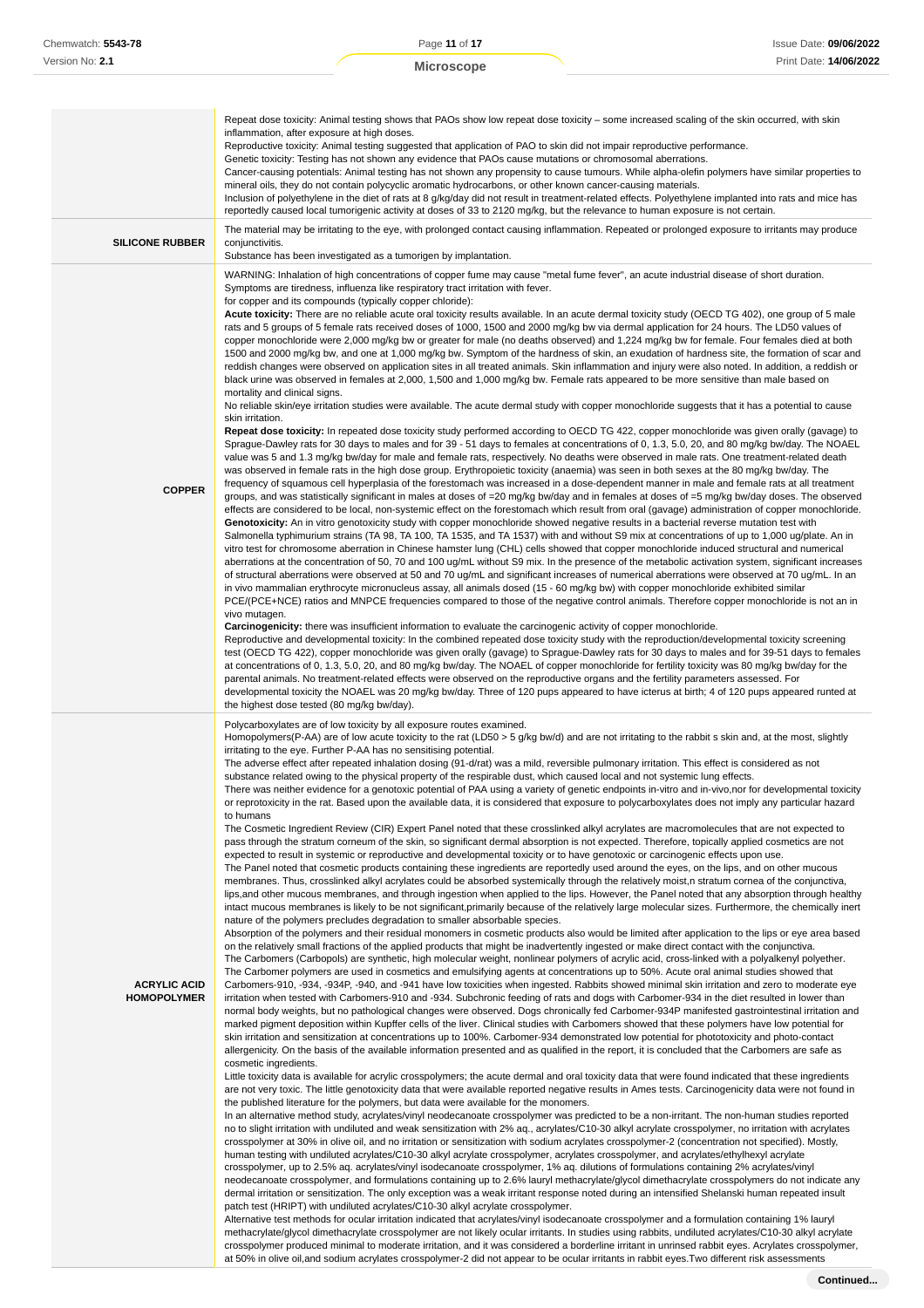# **Microscope**

| Chemwatch: 5543-78                                                                                                                                                 | Page 12 of 17                                                                                                                                                                                                                                                                                                                                                                                                                                                                                                                                                                                                                                                                                                                                                                                                                                                                                                                                                                                                                                                                                                                                                                                                                                                                                                                                                                                                                                                                                                                                                                                                                                                                                                                                                                                                                                                                                                                                                                                                                                                                                                                                                                                                                                                                                                                                                                                                                                                                                                                                                                                                                                                                                                                                                                                                                                                                                                                                                                                                                                                                                                                                                                                                                                                                                                                                                                                                                                                                                                                                                                                                                                                                                                                                                                                                                                                                                                                                                                                                                                                                                                                                                                                                                                                                                                                                                                                                                                                                                                                                                                                                                                                                                                                                                                                                                                                                                                                                                                                                                                                                                                                                                                                                                                                                                                                                                                                                                                                                                                                                                                                                                                                                                                                                                                                                                                                                                                                                                                                                                                                                                                                                                                                                                                                                                                                                                                                                                                                                                                                                                                                                                                                                                                                                                                                                                                                                                                                                               | Issue Date: 09/06/2022 |
|--------------------------------------------------------------------------------------------------------------------------------------------------------------------|-------------------------------------------------------------------------------------------------------------------------------------------------------------------------------------------------------------------------------------------------------------------------------------------------------------------------------------------------------------------------------------------------------------------------------------------------------------------------------------------------------------------------------------------------------------------------------------------------------------------------------------------------------------------------------------------------------------------------------------------------------------------------------------------------------------------------------------------------------------------------------------------------------------------------------------------------------------------------------------------------------------------------------------------------------------------------------------------------------------------------------------------------------------------------------------------------------------------------------------------------------------------------------------------------------------------------------------------------------------------------------------------------------------------------------------------------------------------------------------------------------------------------------------------------------------------------------------------------------------------------------------------------------------------------------------------------------------------------------------------------------------------------------------------------------------------------------------------------------------------------------------------------------------------------------------------------------------------------------------------------------------------------------------------------------------------------------------------------------------------------------------------------------------------------------------------------------------------------------------------------------------------------------------------------------------------------------------------------------------------------------------------------------------------------------------------------------------------------------------------------------------------------------------------------------------------------------------------------------------------------------------------------------------------------------------------------------------------------------------------------------------------------------------------------------------------------------------------------------------------------------------------------------------------------------------------------------------------------------------------------------------------------------------------------------------------------------------------------------------------------------------------------------------------------------------------------------------------------------------------------------------------------------------------------------------------------------------------------------------------------------------------------------------------------------------------------------------------------------------------------------------------------------------------------------------------------------------------------------------------------------------------------------------------------------------------------------------------------------------------------------------------------------------------------------------------------------------------------------------------------------------------------------------------------------------------------------------------------------------------------------------------------------------------------------------------------------------------------------------------------------------------------------------------------------------------------------------------------------------------------------------------------------------------------------------------------------------------------------------------------------------------------------------------------------------------------------------------------------------------------------------------------------------------------------------------------------------------------------------------------------------------------------------------------------------------------------------------------------------------------------------------------------------------------------------------------------------------------------------------------------------------------------------------------------------------------------------------------------------------------------------------------------------------------------------------------------------------------------------------------------------------------------------------------------------------------------------------------------------------------------------------------------------------------------------------------------------------------------------------------------------------------------------------------------------------------------------------------------------------------------------------------------------------------------------------------------------------------------------------------------------------------------------------------------------------------------------------------------------------------------------------------------------------------------------------------------------------------------------------------------------------------------------------------------------------------------------------------------------------------------------------------------------------------------------------------------------------------------------------------------------------------------------------------------------------------------------------------------------------------------------------------------------------------------------------------------------------------------------------------------------------------------------------------------------------------------------------------------------------------------------------------------------------------------------------------------------------------------------------------------------------------------------------------------------------------------------------------------------------------------------------------------------------------------------------------------------------------------------------------------------------------------------------------------------------------------------|------------------------|
|                                                                                                                                                                    |                                                                                                                                                                                                                                                                                                                                                                                                                                                                                                                                                                                                                                                                                                                                                                                                                                                                                                                                                                                                                                                                                                                                                                                                                                                                                                                                                                                                                                                                                                                                                                                                                                                                                                                                                                                                                                                                                                                                                                                                                                                                                                                                                                                                                                                                                                                                                                                                                                                                                                                                                                                                                                                                                                                                                                                                                                                                                                                                                                                                                                                                                                                                                                                                                                                                                                                                                                                                                                                                                                                                                                                                                                                                                                                                                                                                                                                                                                                                                                                                                                                                                                                                                                                                                                                                                                                                                                                                                                                                                                                                                                                                                                                                                                                                                                                                                                                                                                                                                                                                                                                                                                                                                                                                                                                                                                                                                                                                                                                                                                                                                                                                                                                                                                                                                                                                                                                                                                                                                                                                                                                                                                                                                                                                                                                                                                                                                                                                                                                                                                                                                                                                                                                                                                                                                                                                                                                                                                                                                             |                        |
|                                                                                                                                                                    |                                                                                                                                                                                                                                                                                                                                                                                                                                                                                                                                                                                                                                                                                                                                                                                                                                                                                                                                                                                                                                                                                                                                                                                                                                                                                                                                                                                                                                                                                                                                                                                                                                                                                                                                                                                                                                                                                                                                                                                                                                                                                                                                                                                                                                                                                                                                                                                                                                                                                                                                                                                                                                                                                                                                                                                                                                                                                                                                                                                                                                                                                                                                                                                                                                                                                                                                                                                                                                                                                                                                                                                                                                                                                                                                                                                                                                                                                                                                                                                                                                                                                                                                                                                                                                                                                                                                                                                                                                                                                                                                                                                                                                                                                                                                                                                                                                                                                                                                                                                                                                                                                                                                                                                                                                                                                                                                                                                                                                                                                                                                                                                                                                                                                                                                                                                                                                                                                                                                                                                                                                                                                                                                                                                                                                                                                                                                                                                                                                                                                                                                                                                                                                                                                                                                                                                                                                                                                                                                                             |                        |
| Version No: 2.1<br><b>CARBON BLACK</b><br>OIL OF CEDAR WOOD,<br>(VIRGINIAN, KENYAN)                                                                                | <b>Microscope</b><br>evaluating the carcinogenic endpoint for benzene that may be present in acrylates/ C10-30 alkyl acrylates crosspolymer resulted in different<br>lifetime risk. One found that the risk was within the range associated with a 10exp 6 cancer risk, while the other reported a 20-fold greater risk.<br>Final Safety Assessment: Crosslinked Alkyl Acrylates as Used in Cosmetics. Nov 2011<br>Cosmetic Ingredient Review (CIR) Expert Panel<br>http://ntp.niehs.nih.gov/ntp/roc/nominations/2013/publiccomm/attachmentcir_508.pdf<br>Inhalation (rat) TCLo: 50 mg/m3/6h/90D-I Nil reported<br><b>WARNING:</b> This substance has been classified by the IARC as Group 2B: Possibly Carcinogenic to Humans.<br>The following information refers to contact allergens as a group and may not be specific to this product.<br>Contact allergies quickly manifest themselves as contact eczema, more rarely as urticaria or Quincke's oedema. The pathogenesis of contact<br>eczema involves a cell-mediated (T lymphocytes) immune reaction of the delayed type. Other allergic skin reactions, e.g. contact urticaria,<br>involve antibody-mediated immune reactions. The significance of the contact allergen is not simply determined by its sensitisation potential: the<br>distribution of the substance and the opportunities for contact with it are equally important. A weakly sensitising substance which is widely<br>distributed can be a more important allergen than one with stronger sensitising potential with which few individuals come into contact. From a<br>clinical point of view, substances are noteworthy if they produce an allergic test reaction in more than 1% of the persons tested.<br>Bicyclic terpenes are very low in acute toxicity. However, repeated dosing may have deleterious effects on the liver and kidney. Members of this<br>category show no significant reproductive or developmental toxicity and may have a little, if any, potential to alter genetic material.<br>Adverse reactions to fragrances in perfumes and fragranced cosmetic products include allergic contact dermatitis, irritant contact dermatitis,<br>sensitivity to light, immediate contact reactions, and pigmented contact dermatitis. Airborne and connubial contact dermatitis occurs. Contact<br>allergy is a lifelong condition, so symptoms may occur on re-exposure. Allergic contact dermatitis can be severe and widespread, with significant<br>impairment of quality of life and potential consequences for fitness for work.<br>If the perfume contains a sensitizing component, intolerance to perfumes by inhalation may occur. Symptoms may include general unwellness,<br>coughing, phlegm, wheezing, chest tightness, headache, shortness of breath with exertion, acute respiratory illness, hayfever, asthma and other<br>respiratory diseases. Perfumes can induce excess reactivity of the airway without producing allergy or airway obstruction. Breathing through a<br>carbon filter mask had no protective effect.<br>Occupational asthma caused by perfume substances, such as isoamyl acetate, limonene, cinnamaldehyde and benzaldehyde, tend to give<br>persistent symptoms, even though the exposure is below occupational exposure limits. Prevention of contact sensitization to fragrances is an<br>important objective of public health risk management.<br>Hands: Contact sensitization may be the primary cause of hand eczema or a complication of irritant or atopic hand eczema. However hand<br>eczema is a disease involving many factors, and the clinical significance of fragrance contact allergy in severe, chronic hand eczema may not be<br>clear.<br>Underarm: Skin inflammation of the armpits may be caused by perfume in deodorants and, if the reaction is severe, it may spread down the arms<br>and to other areas of the body. In individuals who consulted a skin specialist, a history of such first-time symptoms was significantly related to the<br>later diagnosis of perfume allergy.<br>Face: An important manifestation of fragrance allergy from the use of cosmetic products is eczema of the face. In men, after-shave products can<br>cause eczema around the beard area and the adjacent part of the neck. Men using wet shaving as opposed to dry have been shown to have an<br>increased risk of allergic to fragrances.<br>Irritant reactions: Some individual fragrance ingredients, such as citral, are known to be irritant. Fragrances may cause a dose-related contact<br>urticaria (hives) which is not allergic; cinnamal, cinnamic alcohol and Myroxylon pereirae are known to cause hives, but others, including menthol,<br>vanillin and benzaldehyde have also been reported.<br>Pigmentary anomalies: Type IV allergy is responsible for "pigmented cosmetic dermatitis", referring to increased pigmentation on the face and<br>neck. Testing showed a number of fragrance ingredients were associated, including jasmine absolute, ylang-ylang oil, cananga oil, benzyl<br>salicylate, hydroxycitronellal, sandalwood oil, geraniol and geranium oil.<br>Light reactions: Musk ambrette produced a number of allergic reactions mediated by light and was later banned from use in Europe.<br>Furocoumarins (psoralens) in some plant-derived fragrances have caused phototoxic reactions, with redness. There are now limits for the<br>amount of furocoumarins in fragrances. Phototoxic reactions still occur, but are rare.<br>General/respiratory: Fragrances are volatile, and therefore, in addition to skin exposure, a perfume also exposes the eyes and the nose / airway.<br>It is estimated that 2-4% of the adult population is affected by respiratory or eye symptoms by such an exposure. It is known that exposure to<br>fragrances may exacerbate pre-existing asthma. Asthma-like symptoms can be provoked by sensory mechanisms. A significant association was<br>found between respiratory complaints related to fragrances and contact allergy to fragrance ingredients and hand eczema.<br>Fragrance allergens act as haptens, which are small molecules that cause an immune reaction only when attached to a carrier protein. However,<br>not all sensitizing fragrance chemicals are directly reactive, but some require previous activation. A prehapten is a chemical that itself causes little<br>or no sensitization, but it is transformed into a hapten outside the skin by a chemical reaction (oxidation in air or reaction with light) without the<br>requirement of an enzyme.<br>For prehaptens, it is possible to prevent activation outside the body to a certain extent by different measures, for example, prevention of air<br>exposure during handling and storage of the ingredients and the final product, and by the addition of suitable antioxidants. When antioxidants are | Print Date: 14/06/2022 |
|                                                                                                                                                                    | used, care should be taken that they will not be activated themselves, and thereby form new sensitisers.<br>Prehaptens: Most terpenes with oxidisable allylic positions can be expected to self-oxidise on air exposure. Depending on the stability of the<br>oxidation products that are formed, the oxidized products will have differing levels of sensitization potential. Tests shows that air exposure of<br>lavender oil increased the potential for sensitization.<br>Prohaptens: Compounds that are bioactivated in the skin and thereby form haptens are referred to prohaptens. The possibility of a prohapten<br>being activated cannot be avoided by outside measures. Activation processes increase the risk for cross-reactivity between fragrance<br>substances. Various enzymes play roles in both activating and deactivating prohaptens. Skin-sensitizing prohaptens can be recognized and<br>grouped into chemical classes based on knowledge of xenobiotic bioactivation reactions, clinical observations and/or studies of sensitization.<br>QSAR prediction: Prediction of sensitization activity of these substances is complex, especially for those substances that can act both as pre-<br>and prohaptens.                                                                                                                                                                                                                                                                                                                                                                                                                                                                                                                                                                                                                                                                                                                                                                                                                                                                                                                                                                                                                                                                                                                                                                                                                                                                                                                                                                                                                                                                                                                                                                                                                                                                                                                                                                                                                                                                                                                                                                                                                                                                                                                                                                                                                                                                                                                                                                                                                                                                                                                                                                                                                                                                                                                                                                                                                                                                                                                                                                                                                                                                                                                                                                                                                                                                                                                                                                                                                                                                                                                                                                                                                                                                                                                                                                                                                                                                                                                                                                                                                                                                                                                                                                                                                                                                                                                                                                                                                                                                                                                                                                                                                                                                                                                                                                                                                                                                                                                                                                                                                                                                                                                                                                                                                                                                                                                                                                                                                                                                                                                                                                                                                                                                                                                       |                        |
| <b>POLYETHYLENE &amp;</b><br>POLYVINYL CHLORIDE &<br><b>ACRYLIC ACID</b><br><b>HOMOPOLYMER</b>                                                                     | The substance is classified by IARC as Group 3:<br>NOT classifiable as to its carcinogenicity to humans.<br>Evidence of carcinogenicity may be inadequate or limited in animal testing.                                                                                                                                                                                                                                                                                                                                                                                                                                                                                                                                                                                                                                                                                                                                                                                                                                                                                                                                                                                                                                                                                                                                                                                                                                                                                                                                                                                                                                                                                                                                                                                                                                                                                                                                                                                                                                                                                                                                                                                                                                                                                                                                                                                                                                                                                                                                                                                                                                                                                                                                                                                                                                                                                                                                                                                                                                                                                                                                                                                                                                                                                                                                                                                                                                                                                                                                                                                                                                                                                                                                                                                                                                                                                                                                                                                                                                                                                                                                                                                                                                                                                                                                                                                                                                                                                                                                                                                                                                                                                                                                                                                                                                                                                                                                                                                                                                                                                                                                                                                                                                                                                                                                                                                                                                                                                                                                                                                                                                                                                                                                                                                                                                                                                                                                                                                                                                                                                                                                                                                                                                                                                                                                                                                                                                                                                                                                                                                                                                                                                                                                                                                                                                                                                                                                                                     |                        |
| <b>POLYVINYL CHLORIDE &amp;</b><br><b>ACRYLIC ACID</b><br><b>HOMOPOLYMER</b>                                                                                       | Asthma-like symptoms may continue for months or even years after exposure to the material ends. This may be due to a non-allergic condition<br>known as reactive airways dysfunction syndrome (RADS) which can occur after exposure to high levels of highly irritating compound. Main<br>criteria for diagnosing RADS include the absence of previous airways disease in a non-atopic individual, with sudden onset of persistent<br>asthma-like symptoms within minutes to hours of a documented exposure to the irritant. Other criteria for diagnosis of RADS include a reversible<br>airflow pattern on lung function tests, moderate to severe bronchial hyperreactivity on methacholine challenge testing, and the lack of minimal<br>lymphocytic inflammation, without eosinophilia. RADS (or asthma) following an irritating inhalation is an infrequent disorder with rates related to<br>the concentration of and duration of exposure to the irritating substance. On the other hand, industrial bronchitis is a disorder that occurs as a<br>result of exposure due to high concentrations of irritating substance (often particles) and is completely reversible after exposure ceases. The<br>disorder is characterized by difficulty breathing, cough and mucus production.                                                                                                                                                                                                                                                                                                                                                                                                                                                                                                                                                                                                                                                                                                                                                                                                                                                                                                                                                                                                                                                                                                                                                                                                                                                                                                                                                                                                                                                                                                                                                                                                                                                                                                                                                                                                                                                                                                                                                                                                                                                                                                                                                                                                                                                                                                                                                                                                                                                                                                                                                                                                                                                                                                                                                                                                                                                                                                                                                                                                                                                                                                                                                                                                                                                                                                                                                                                                                                                                                                                                                                                                                                                                                                                                                                                                                                                                                                                                                                                                                                                                                                                                                                                                                                                                                                                                                                                                                                                                                                                                                                                                                                                                                                                                                                                                                                                                                                                                                                                                                                                                                                                                                                                                                                                                                                                                                                                                                                                                                                                                                                                                                                                                 |                        |
| <b>POLYVINYL CHLORIDE &amp;</b><br><b>SILICONE RUBBER &amp; ZINC &amp;</b><br><b>CARBON BLACK &amp; OIL OF</b><br><b>CEDAR WOOD, (VIRGINIAN,</b><br><b>KENYAN)</b> | No significant acute toxicological data identified in literature search.                                                                                                                                                                                                                                                                                                                                                                                                                                                                                                                                                                                                                                                                                                                                                                                                                                                                                                                                                                                                                                                                                                                                                                                                                                                                                                                                                                                                                                                                                                                                                                                                                                                                                                                                                                                                                                                                                                                                                                                                                                                                                                                                                                                                                                                                                                                                                                                                                                                                                                                                                                                                                                                                                                                                                                                                                                                                                                                                                                                                                                                                                                                                                                                                                                                                                                                                                                                                                                                                                                                                                                                                                                                                                                                                                                                                                                                                                                                                                                                                                                                                                                                                                                                                                                                                                                                                                                                                                                                                                                                                                                                                                                                                                                                                                                                                                                                                                                                                                                                                                                                                                                                                                                                                                                                                                                                                                                                                                                                                                                                                                                                                                                                                                                                                                                                                                                                                                                                                                                                                                                                                                                                                                                                                                                                                                                                                                                                                                                                                                                                                                                                                                                                                                                                                                                                                                                                                                    |                        |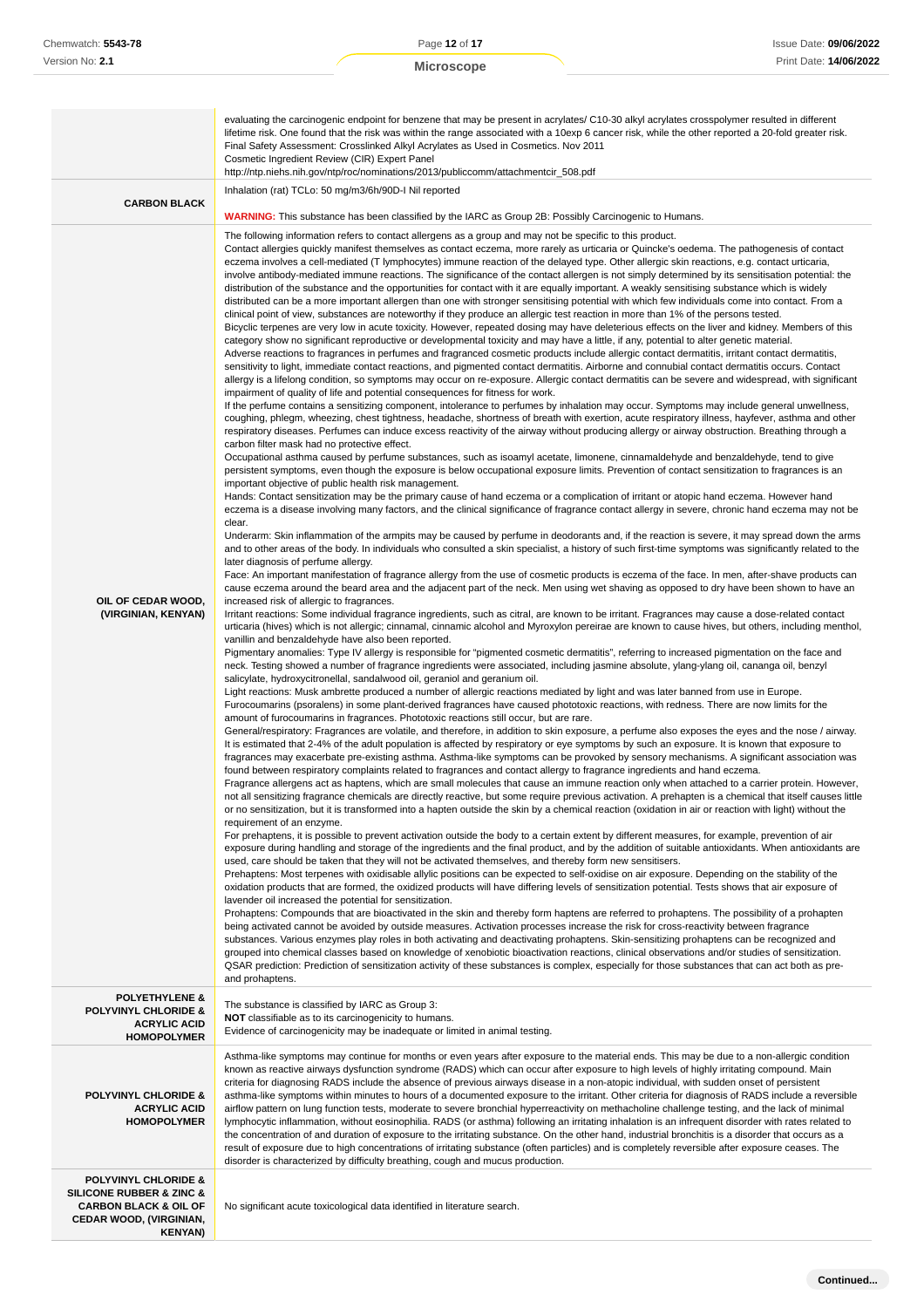| <b>SILICONE RUBBER &amp; ZINC &amp;</b><br>OIL OF CEDAR WOOD.<br>(VIRGINIAN, KENYAN) | The material may cause skin irritation after prolonged or repeated exposure and may produce on contact skin redness, swelling, the production of<br>vesicles, scaling and thickening of the skin. |                                 |                                                                                                                                                                     |
|--------------------------------------------------------------------------------------|---------------------------------------------------------------------------------------------------------------------------------------------------------------------------------------------------|---------------------------------|---------------------------------------------------------------------------------------------------------------------------------------------------------------------|
| <b>Acute Toxicity</b>                                                                | ×                                                                                                                                                                                                 | Carcinogenicity                 | ×                                                                                                                                                                   |
| <b>Skin Irritation/Corrosion</b>                                                     | ×                                                                                                                                                                                                 | Reproductivity                  | ×                                                                                                                                                                   |
| Serious Eye Damage/Irritation                                                        | $\checkmark$                                                                                                                                                                                      | <b>STOT - Single Exposure</b>   | ×                                                                                                                                                                   |
| <b>Respiratory or Skin</b><br>sensitisation                                          | ×                                                                                                                                                                                                 | <b>STOT - Repeated Exposure</b> | ×                                                                                                                                                                   |
| <b>Mutagenicity</b>                                                                  | ×                                                                                                                                                                                                 | <b>Aspiration Hazard</b>        | ×                                                                                                                                                                   |
|                                                                                      |                                                                                                                                                                                                   | Legend:                         | $\blacktriangleright$ - Data either not available or does not fill the criteria for classification<br>$\blacktriangleright$ – Data available to make classification |

# **SECTION 12 Ecological information**

|                          | Endpoint         | <b>Test Duration (hr)</b> | <b>Species</b>                | Value                | <b>Source</b>    |
|--------------------------|------------------|---------------------------|-------------------------------|----------------------|------------------|
| <b>Microscope</b>        | Not<br>Available | Not Available             | Not Available                 | Not<br>Available     | Not<br>Available |
|                          | Endpoint         | <b>Test Duration (hr)</b> | <b>Species</b>                | Value                | <b>Source</b>    |
|                          | NOEC(ECx)        | 48h                       | Algae or other aquatic plants | $0.1 - 4$ mg/l       | 4                |
| iron                     | EC50             | 72h                       | Algae or other aquatic plants | 18mg/l               | $\overline{2}$   |
|                          | <b>EC50</b>      | 48h                       | Crustacea                     | >100mg/l             | $\overline{2}$   |
|                          | LC50             | 96h                       | Fish                          | $0.05$ mg/l          | $\overline{2}$   |
|                          | Endpoint         | <b>Test Duration (hr)</b> | <b>Species</b>                | Value                | <b>Source</b>    |
| steel                    | Not<br>Available | Not Available             | Not Available                 | Not<br>Available     | Not<br>Available |
|                          | Endpoint         | <b>Test Duration (hr)</b> | <b>Species</b>                | Value                | Source           |
| glass beads              | <b>EC50</b>      | 72h                       | Algae or other aquatic plants | >1000mg/l            | $\overline{2}$   |
|                          | NOEC(ECx)        | 72h                       | Algae or other aquatic plants | $>= 1000$ mg/l       | $\overline{2}$   |
|                          | <b>LC50</b>      | 96h                       | Fish                          | >1000mg/l            | $\overline{2}$   |
|                          | Endpoint         | <b>Test Duration (hr)</b> | <b>Species</b>                | Value                | <b>Source</b>    |
| polyethylene             | Not<br>Available | Not Available             | Not Available                 | Not<br>Available     | Not<br>Available |
| polyvinyl chloride       | Endpoint         | <b>Test Duration (hr)</b> | <b>Species</b>                | Value                | Source           |
|                          | Not<br>Available | Not Available             | Not Available                 | Not<br>Available     | Not<br>Available |
|                          | Endpoint         | <b>Test Duration (hr)</b> | <b>Species</b>                | Value                |                  |
| silicone rubber          | Not<br>Available | Not Available             | Not Available                 | Not<br>Available     | Not<br>Available |
|                          | Endpoint         | <b>Test Duration (hr)</b> | <b>Species</b>                | Value                | Source           |
|                          | EC50(ECx)        | 24h                       | Algae or other aquatic plants | <0.001mg/L           | 4                |
|                          | EC50             | 72h                       | Algae or other aquatic plants | 0.011-0.017mg/L      | 4                |
| copper                   | EC50             | 48h                       | Crustacea                     | <0.001mg/L           | 4                |
|                          | <b>EC50</b>      | 96h                       | Algae or other aquatic plants | 0.03-0.058mg/l       | 4                |
|                          | LC50             | 96h                       | Fish                          | 0.005-0.06mg/l       | 4                |
|                          | Endpoint         | <b>Test Duration (hr)</b> | <b>Species</b>                | Value                | Source           |
|                          | EC50(ECx)        | 72h                       | Algae or other aquatic plants | 0.005mg/l            | $\overline{4}$   |
|                          | EC50             | 72h                       | Algae or other aquatic plants | 0.005mg/l            | $\overline{4}$   |
| zinc                     | EC50             | 48h                       | Crustacea                     | 1.4 <sub>mg</sub> /l | $\overline{2}$   |
|                          | EC50             | 96h                       | Algae or other aquatic plants | 0.264-0.881mg/l      | $\overline{4}$   |
|                          | <b>LC50</b>      | 96h                       | Fish                          | $0.16$ mg/L          | $\overline{4}$   |
|                          | Endpoint         | <b>Test Duration (hr)</b> | <b>Species</b>                | Value                | Source           |
|                          | EC50             | 72h                       | Algae or other aquatic plants | 0.13-0.205mg/l       | $\overline{2}$   |
| acrylic acid homopolymer | EC10(ECx)        | 72h                       | Algae or other aquatic plants | $0.03 - 0.031$ mg/l  | $\sqrt{2}$       |
|                          | EC50             | 48h                       | Crustacea                     | 47mg/l               | $\overline{2}$   |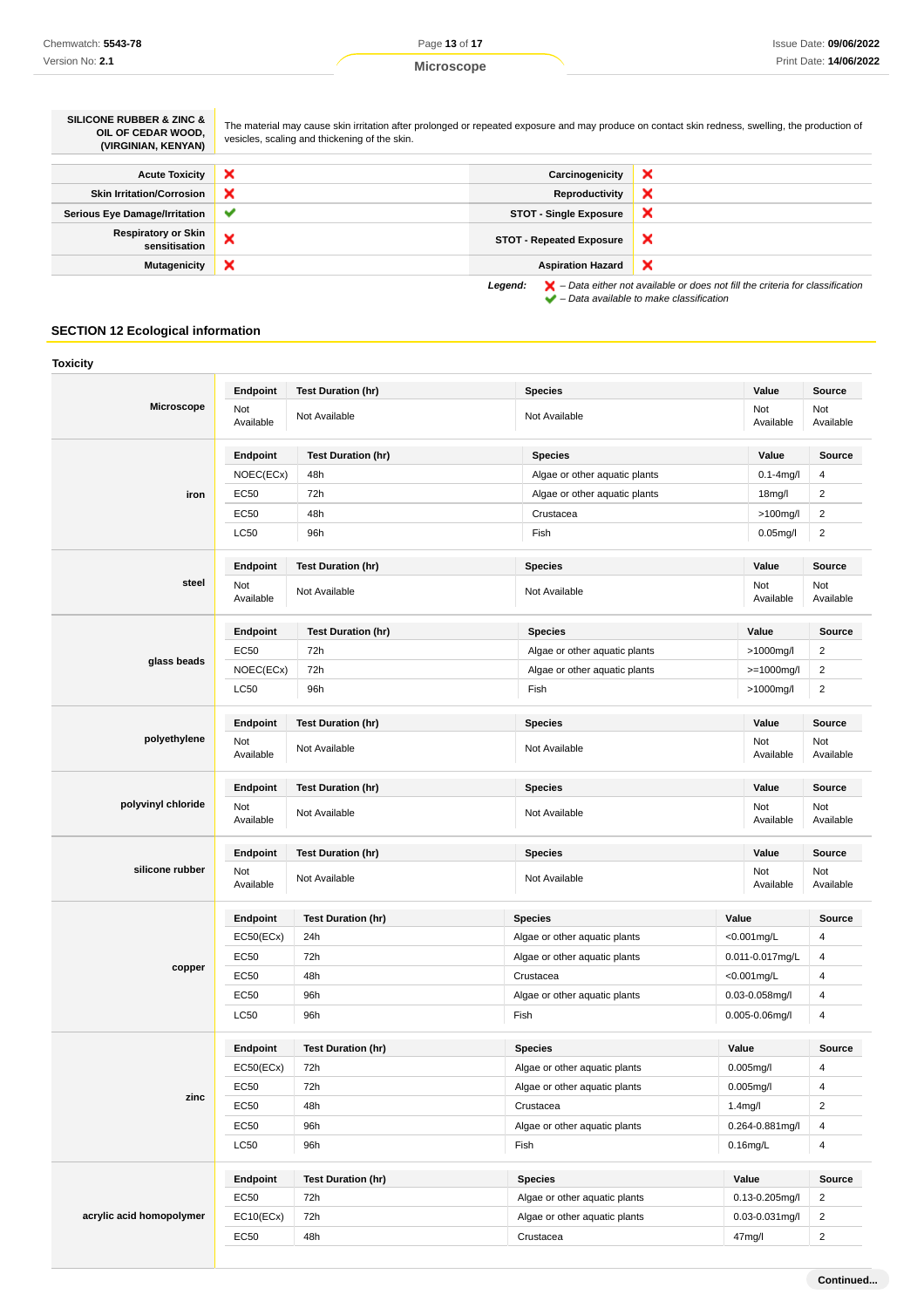|                                           | <b>LC50</b>      | 96h                                                                                                                                                                                                                                                                                                                            | Fish                          | 27 <sub>mq</sub> /l | $\overline{2}$   |
|-------------------------------------------|------------------|--------------------------------------------------------------------------------------------------------------------------------------------------------------------------------------------------------------------------------------------------------------------------------------------------------------------------------|-------------------------------|---------------------|------------------|
|                                           | Endpoint         | <b>Test Duration (hr)</b>                                                                                                                                                                                                                                                                                                      | <b>Species</b>                | Value               | Source           |
|                                           | EC50             | 72h                                                                                                                                                                                                                                                                                                                            | Algae or other aquatic plants | $>0.2$ mg/l         | 2                |
| carbon black                              | NOEC(ECx)        | 24h                                                                                                                                                                                                                                                                                                                            | Crustacea                     | 3200mg/l            |                  |
|                                           | EC50             | 48h                                                                                                                                                                                                                                                                                                                            | Crustacea                     | 33.076-41.968mg/l   | $\overline{4}$   |
|                                           | LC50             | 96h                                                                                                                                                                                                                                                                                                                            | Fish                          | $>100$ mg/l         | $\overline{2}$   |
|                                           | Endpoint         | <b>Test Duration (hr)</b>                                                                                                                                                                                                                                                                                                      | <b>Species</b>                | Value               | Source           |
| oil of cedar wood, (Virginian,<br>Kenyan) | Not<br>Available | Not Available                                                                                                                                                                                                                                                                                                                  | Not Available                 | Not<br>Available    | Not<br>Available |
| Legend:                                   |                  | Extracted from 1. IUCLID Toxicity Data 2. Europe ECHA Registered Substances - Ecotoxicological Information - Aquatic Toxicity 4. US EPA,<br>Ecotox database - Aquatic Toxicity Data 5. ECETOC Aquatic Hazard Assessment Data 6. NITE (Japan) - Bioconcentration Data 7. METI (Japan)<br>- Bioconcentration Data 8. Vendor Data |                               |                     |                  |

#### **DO NOT** discharge into sewer or waterways.

Harmful to aquatic organisms, may cause long-term adverse effects in the aquatic environment.

### **Persistence and degradability**

| Ingredient               | Persistence: Water/Soil | <b>Persistence: Air</b> |
|--------------------------|-------------------------|-------------------------|
| polyethylene             | LOW                     | LOW                     |
| polyvinyl chloride       | LOW                     | LOW                     |
| acrylic acid homopolymer | LOW                     | LOW                     |

#### **Bioaccumulative potential**

| Ingredient               | <b>Bioaccumulation</b>   |
|--------------------------|--------------------------|
| polyethylene             | LOW (LogKOW = $1.2658$ ) |
| polyvinyl chloride       | LOW (LogKOW = $1.6233$ ) |
| acrylic acid homopolymer | LOW (LogKOW = $0.4415$ ) |

### **Mobility in soil**

| Ingredient               | <b>Mobility</b>       |
|--------------------------|-----------------------|
| polyethylene             | LOW (KOC = $14.3$ )   |
| polyvinyl chloride       | LOW ( $KOC = 23.74$ ) |
| acrylic acid homopolymer | $HIGH (KOC = 1.201)$  |

# **SECTION 13 Disposal considerations**

| Waste treatment methods      |                                                                                                                                                                                                                                                                                                                                                                                                                                                                                                                                                                                                                                                                                                                                                                                                                                          |
|------------------------------|------------------------------------------------------------------------------------------------------------------------------------------------------------------------------------------------------------------------------------------------------------------------------------------------------------------------------------------------------------------------------------------------------------------------------------------------------------------------------------------------------------------------------------------------------------------------------------------------------------------------------------------------------------------------------------------------------------------------------------------------------------------------------------------------------------------------------------------|
| Product / Packaging disposal | • Containers may still present a chemical hazard/ danger when empty.<br>Return to supplier for reuse/ recycling if possible.<br>Otherwise:<br>If container can not be cleaned sufficiently well to ensure that residuals do not remain or if the container cannot be used to store the same<br>product, then puncture containers, to prevent re-use, and bury at an authorised landfill.<br>▶ Where possible retain label warnings and SDS and observe all notices pertaining to the product.<br>DO NOT allow wash water from cleaning or process equipment to enter drains.<br>It may be necessary to collect all wash water for treatment before disposal.<br>In all cases disposal to sewer may be subject to local laws and regulations and these should be considered first.<br>• Where in doubt contact the responsible authority. |

### **SECTION 14 Transport information**

| <b>Labels Required</b>  |                |
|-------------------------|----------------|
| <b>Marine Pollutant</b> | <b>NO</b>      |
| <b>HAZCHEM</b>          | Not Applicable |

# **Land transport (ADG): NOT REGULATED FOR TRANSPORT OF DANGEROUS GOODS**

**Air transport (ICAO-IATA / DGR): NOT REGULATED FOR TRANSPORT OF DANGEROUS GOODS**

# **Sea transport (IMDG-Code / GGVSee): NOT REGULATED FOR TRANSPORT OF DANGEROUS GOODS**

**Transport in bulk according to Annex II of MARPOL and the IBC code**

### Not Applicable

# **Transport in bulk in accordance with MARPOL Annex V and the IMSBC Code**

| <b>Product name</b> | Group         |
|---------------------|---------------|
| iron                | Not Available |
| steel               | Not Available |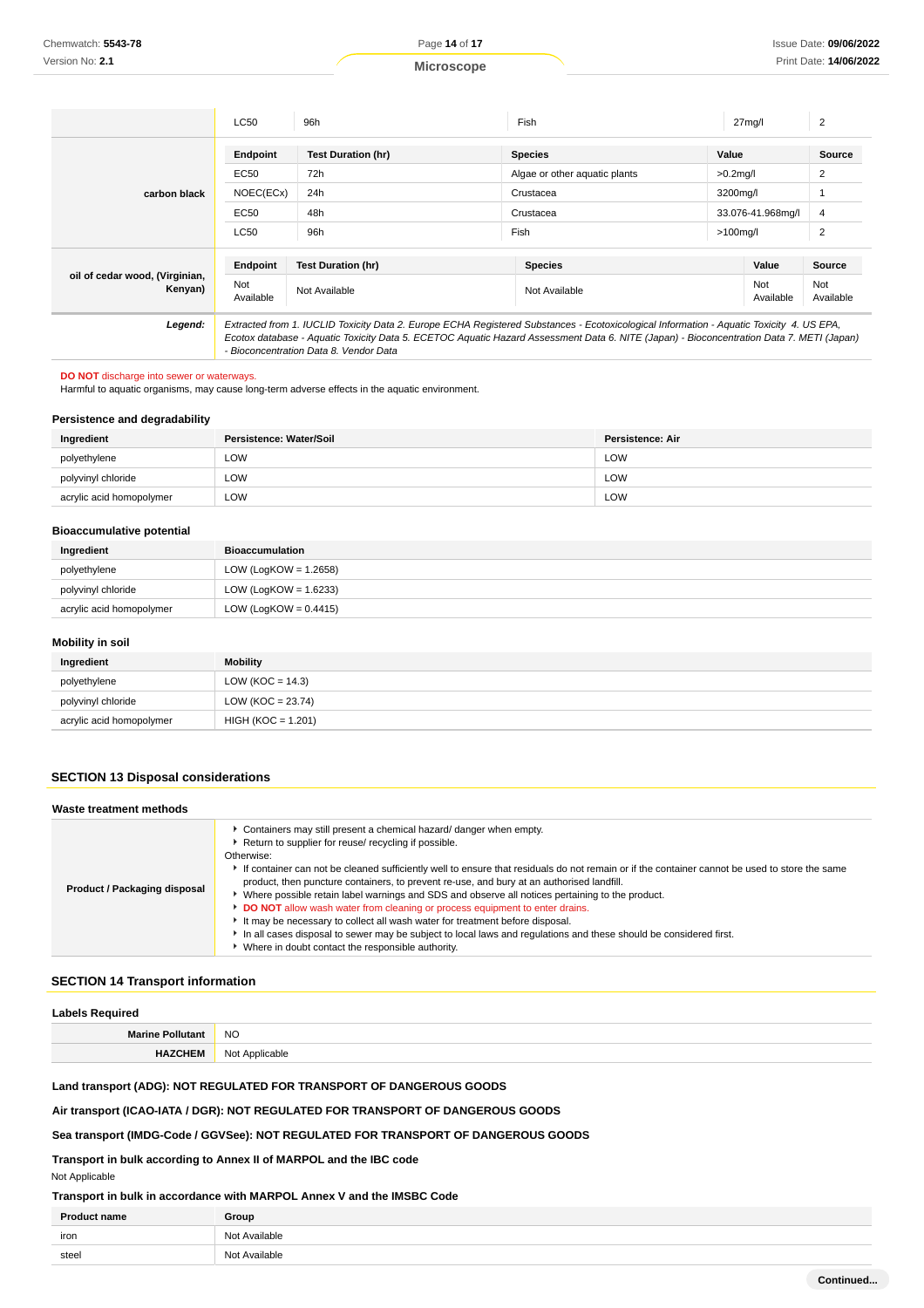Version No: **2.1**

**Microscope**

| <b>Product name</b>                       | Group         |
|-------------------------------------------|---------------|
| glass beads                               | Not Available |
| polyethylene                              | Not Available |
| polyvinyl chloride                        | Not Available |
| silicone rubber                           | Not Available |
| copper                                    | Not Available |
| zinc                                      | Not Available |
| acrylic acid homopolymer                  | Not Available |
| carbon black                              | Not Available |
| oil of cedar wood, (Virginian,<br>Kenyan) | Not Available |

### **Transport in bulk in accordance with the ICG Code**

| <b>Product name</b>                       | <b>Ship Type</b> |
|-------------------------------------------|------------------|
| iron                                      | Not Available    |
| steel                                     | Not Available    |
| glass beads                               | Not Available    |
| polyethylene                              | Not Available    |
| polyvinyl chloride                        | Not Available    |
| silicone rubber                           | Not Available    |
| copper                                    | Not Available    |
| zinc                                      | Not Available    |
| acrylic acid homopolymer                  | Not Available    |
| carbon black                              | Not Available    |
| oil of cedar wood, (Virginian,<br>Kenyan) | Not Available    |

# **SECTION 15 Regulatory information**

# **Safety, health and environmental regulations / legislation specific for the substance or mixture**

| iron is found on the following regulatory lists                                                                    |                                                                                                                      |
|--------------------------------------------------------------------------------------------------------------------|----------------------------------------------------------------------------------------------------------------------|
| Australia Standard for the Uniform Scheduling of Medicines and Poisons (SUSMP) -<br>Schedule 2                     | Australia Standard for the Uniform Scheduling of Medicines and Poisons (SUSMP) -<br>Schedule 6                       |
| Australia Standard for the Uniform Scheduling of Medicines and Poisons (SUSMP) -                                   | Australian Inventory of Industrial Chemicals (AIIC)                                                                  |
| Schedule 4                                                                                                         | International WHO List of Proposed Occupational Exposure Limit (OEL) Values for                                      |
| Australia Standard for the Uniform Scheduling of Medicines and Poisons (SUSMP) -<br>Schedule 5                     | Manufactured Nanomaterials (MNMS)                                                                                    |
| steel is found on the following regulatory lists                                                                   |                                                                                                                      |
| Australia Standard for the Uniform Scheduling of Medicines and Poisons (SUSMP) -<br>Schedule 2                     | International WHO List of Proposed Occupational Exposure Limit (OEL) Values for<br>Manufactured Nanomaterials (MNMS) |
| glass beads is found on the following regulatory lists                                                             |                                                                                                                      |
| Australian Inventory of Industrial Chemicals (AIIC)<br>Chemical Footprint Project - Chemicals of High Concern List | International Agency for Research on Cancer (IARC) - Agents Classified by the IARC<br>Monographs                     |
|                                                                                                                    | International WHO List of Proposed Occupational Exposure Limit (OEL) Values for<br>Manufactured Nanomaterials (MNMS) |
| polyethylene is found on the following regulatory lists                                                            |                                                                                                                      |
| Australian Inventory of Industrial Chemicals (AIIC)                                                                | International WHO List of Proposed Occupational Exposure Limit (OEL) Values for                                      |
| International Agency for Research on Cancer (IARC) - Agents Classified by the IARC<br>Monographs                   | Manufactured Nanomaterials (MNMS)                                                                                    |
| polyvinyl chloride is found on the following regulatory lists                                                      |                                                                                                                      |
| Australian Inventory of Industrial Chemicals (AIIC)                                                                | International WHO List of Proposed Occupational Exposure Limit (OEL) Values for                                      |
| International Agency for Research on Cancer (IARC) - Agents Classified by the IARC<br>Monographs                   | Manufactured Nanomaterials (MNMS)                                                                                    |
|                                                                                                                    |                                                                                                                      |
| silicone rubber is found on the following regulatory lists                                                         |                                                                                                                      |
| Australian Inventory of Industrial Chemicals (AIIC)                                                                |                                                                                                                      |
| copper is found on the following regulatory lists                                                                  |                                                                                                                      |
| Australia Standard for the Uniform Scheduling of Medicines and Poisons (SUSMP) -                                   | Australian Inventory of Industrial Chemicals (AIIC)                                                                  |
| Schedule 4                                                                                                         | International WHO List of Proposed Occupational Exposure Limit (OEL) Values for                                      |
| Australia Standard for the Uniform Scheduling of Medicines and Poisons (SUSMP) -<br>Schedule 5                     | Manufactured Nanomaterials (MNMS)                                                                                    |
| Australia Standard for the Uniform Scheduling of Medicines and Poisons (SUSMP) -<br>Schedule 6                     |                                                                                                                      |

### **zinc is found on the following regulatory lists**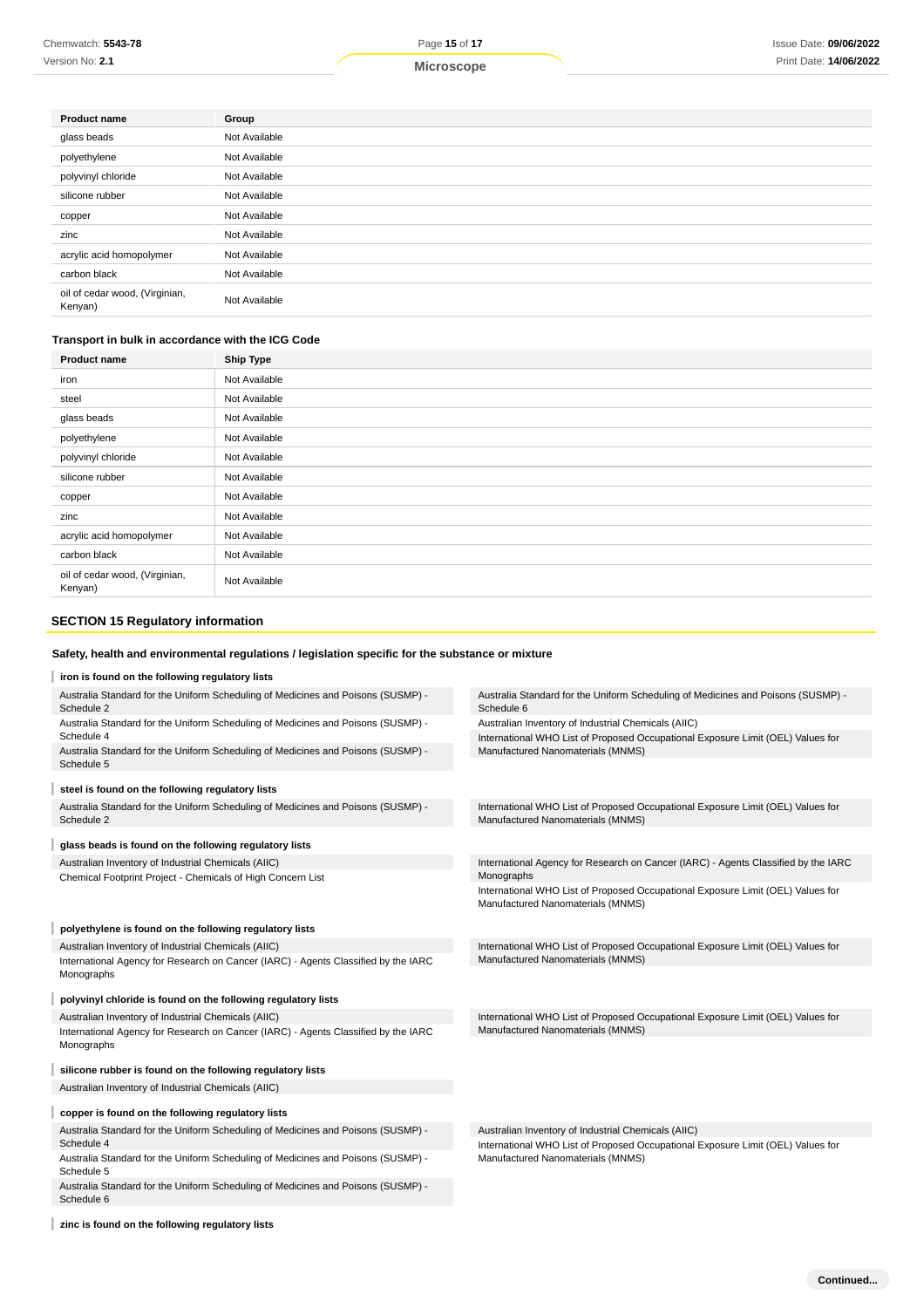Australia Hazardous Chemical Information System (HCIS) - Hazardous Chemicals Australian Inventory of Industrial Chemicals (AIIC)

#### I **acrylic acid homopolymer is found on the following regulatory lists**

# **carbon black is found on the following regulatory lists**

Australia Hazardous Chemical Information System (HCIS) - Hazardous Chemicals Australian Inventory of Industrial Chemicals (AIIC) Chemical Footprint Project - Chemicals of High Concern List

International WHO List of Proposed Occupational Exposure Limit (OEL) Values for Manufactured Nanomaterials (MNMS)

Australian Inventory of Industrial Chemicals (AIIC) International Agency for Research on Cancer (IARC) - Agents Classified by the IARC Monographs

> International Agency for Research on Cancer (IARC) - Agents Classified by the IARC Monographs

> International Agency for Research on Cancer (IARC) - Agents Classified by the IARC Monographs - Group 2B: Possibly carcinogenic to humans

International WHO List of Proposed Occupational Exposure Limit (OEL) Values for Manufactured Nanomaterials (MNMS)

### **oil of cedar wood, (Virginian, Kenyan) is found on the following regulatory lists** Australian Inventory of Industrial Chemicals (AIIC)

#### **National Inventory Status**

| <b>National Inventory</b>                          | <b>Status</b>                                                                                                                                                                                     |
|----------------------------------------------------|---------------------------------------------------------------------------------------------------------------------------------------------------------------------------------------------------|
| Australia - AIIC / Australia<br>Non-Industrial Use | No (steel)                                                                                                                                                                                        |
| Canada - DSL                                       | No (steel)                                                                                                                                                                                        |
| Canada - NDSL                                      | No (iron; steel; glass beads; polyethylene; polyvinyl chloride; silicone rubber; copper; zinc; acrylic acid homopolymer; carbon black; oil of cedar<br>wood, (Virginian, Kenyan))                 |
| China - IECSC                                      | No (steel; silicone rubber)                                                                                                                                                                       |
| Europe - EINEC / ELINCS / NLP                      | No (steel; polyethylene; polyvinyl chloride; silicone rubber; acrylic acid homopolymer; oil of cedar wood, (Virginian, Kenyan))                                                                   |
| Japan - ENCS                                       | No (iron; steel; glass beads; silicone rubber; copper; zinc; oil of cedar wood, (Virginian, Kenyan))                                                                                              |
| Korea - KECI                                       | No (steel; silicone rubber)                                                                                                                                                                       |
| New Zealand - NZIoC                                | No (steel)                                                                                                                                                                                        |
| Philippines - PICCS                                | No (steel)                                                                                                                                                                                        |
| USA - TSCA                                         | No (steel; silicone rubber)                                                                                                                                                                       |
| Taiwan - TCSI                                      | Yes                                                                                                                                                                                               |
| Mexico - INSQ                                      | No (steel; silicone rubber; oil of cedar wood, (Virginian, Kenyan))                                                                                                                               |
| Vietnam - NCI                                      | Yes                                                                                                                                                                                               |
| Russia - FBEPH                                     | No (steel; silicone rubber)                                                                                                                                                                       |
| Legend:                                            | Yes = All CAS declared ingredients are on the inventory<br>No = One or more of the CAS listed ingredients are not on the inventory. These ingredients may be exempt or will require registration. |

### **SECTION 16 Other information**

| Jate | $\sim$<br>001<br>כו וכיו<br>. |
|------|-------------------------------|
| Jate | na/r<br>، ה ה<br>ンロン          |

#### **Other information**

Classification of the preparation and its individual components has drawn on official and authoritative sources as well as independent review by the Chemwatch Classification committee using available literature references.

The SDS is a Hazard Communication tool and should be used to assist in the Risk Assessment. Many factors determine whether the reported Hazards are Risks in the workplace or other settings. Risks may be determined by reference to Exposures Scenarios. Scale of use, frequency of use and current or available engineering controls must be considered.

#### **Definitions and abbreviations**

PC-TWA: Permissible Concentration-Time Weighted Average PC-STEL: Permissible Concentration-Short Term Exposure Limit IARC: International Agency for Research on Cancer ACGIH: American Conference of Governmental Industrial Hygienists STEL: Short Term Exposure Limit TEEL: Temporary Emergency Exposure Limit。 IDLH: Immediately Dangerous to Life or Health Concentrations ES: Exposure Standard OSF: Odour Safety Factor NOAEL :No Observed Adverse Effect Level LOAEL: Lowest Observed Adverse Effect Level TLV: Threshold Limit Value LOD: Limit Of Detection OTV: Odour Threshold Value BCF: BioConcentration Factors BEI: Biological Exposure Index AIIC: Australian Inventory of Industrial Chemicals DSL: Domestic Substances List NDSL: Non-Domestic Substances List IECSC: Inventory of Existing Chemical Substance in China EINECS: European INventory of Existing Commercial chemical Substances ELINCS: European List of Notified Chemical Substances NLP: No-Longer Polymers